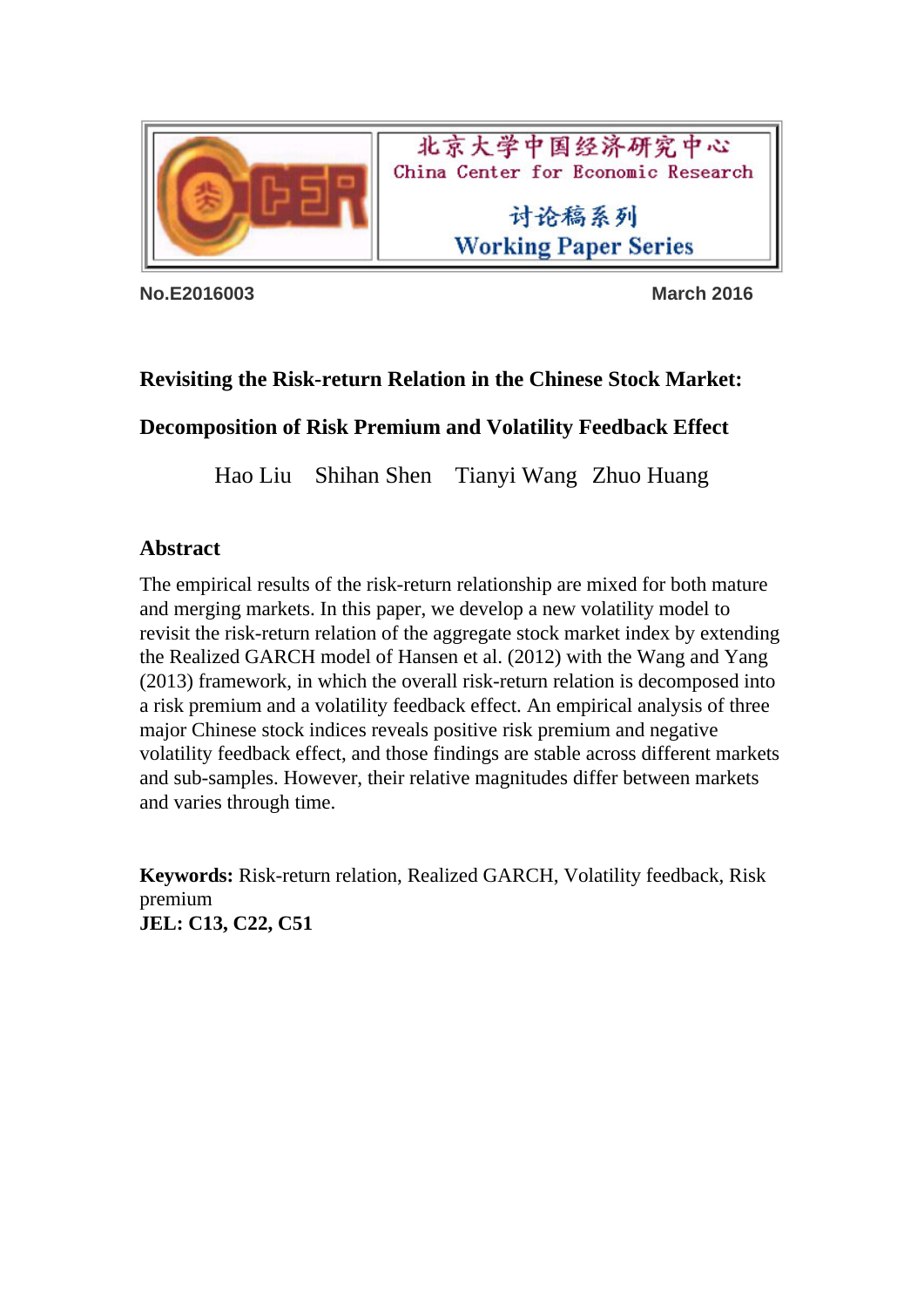#### **Revisiting the Risk-return Relation in the Chinese Stock Market:**

### **Decomposition of Risk Premium and Volatility Feedback Effect\***

Hao Liu $<sup>1</sup>$ </sup> Shihan Shen<sup>1</sup> Tianyi Wang<sup>2</sup> Zhuo Huang<sup>1</sup>

(1. Peking University, National School of Development.

2. University of International Business and Economics, School of Banking and Finance)

# **Abstract**

 The empirical results of the risk-return relationship are mixed for both mature and merging markets. In this paper, we develop a new volatility model to revisit the risk-return relation of the aggregate stock market index by extending the Realized GARCH model of Hansen et al. (2012) with the Wang and Yang (2013) framework, in which the overall risk-return relation is decomposed into a risk premium and a volatility feedback effect. An empirical analysis of three major Chinese stock indices reveals positive risk premium and negative volatility feedback effect, and those findings are stable across different markets and sub-samples. However, their relative magnitudes differ between markets and varies through time.

**Keywords:** Risk-return relation, Realized GARCH, Volatility feedback, Risk premium

**JEL**: C13, C22, C51

-

<sup>\*</sup> Zhuo Huang (corresponding author) and Tianyi Wang are supported by the National Natural Science Foundation of China (71201001,71301027); the Ministry of Education; and the Humanities and Social Sciences Youth Fund (12YJC790073,13YJC790146); the Fundamental Research Fund for the Central Universities in UIBE(14YQ05). Corresponding email[: zhuohuang@nsd.pku.edu.cn](mailto:zhuohuang@nsd.pku.edu.cn)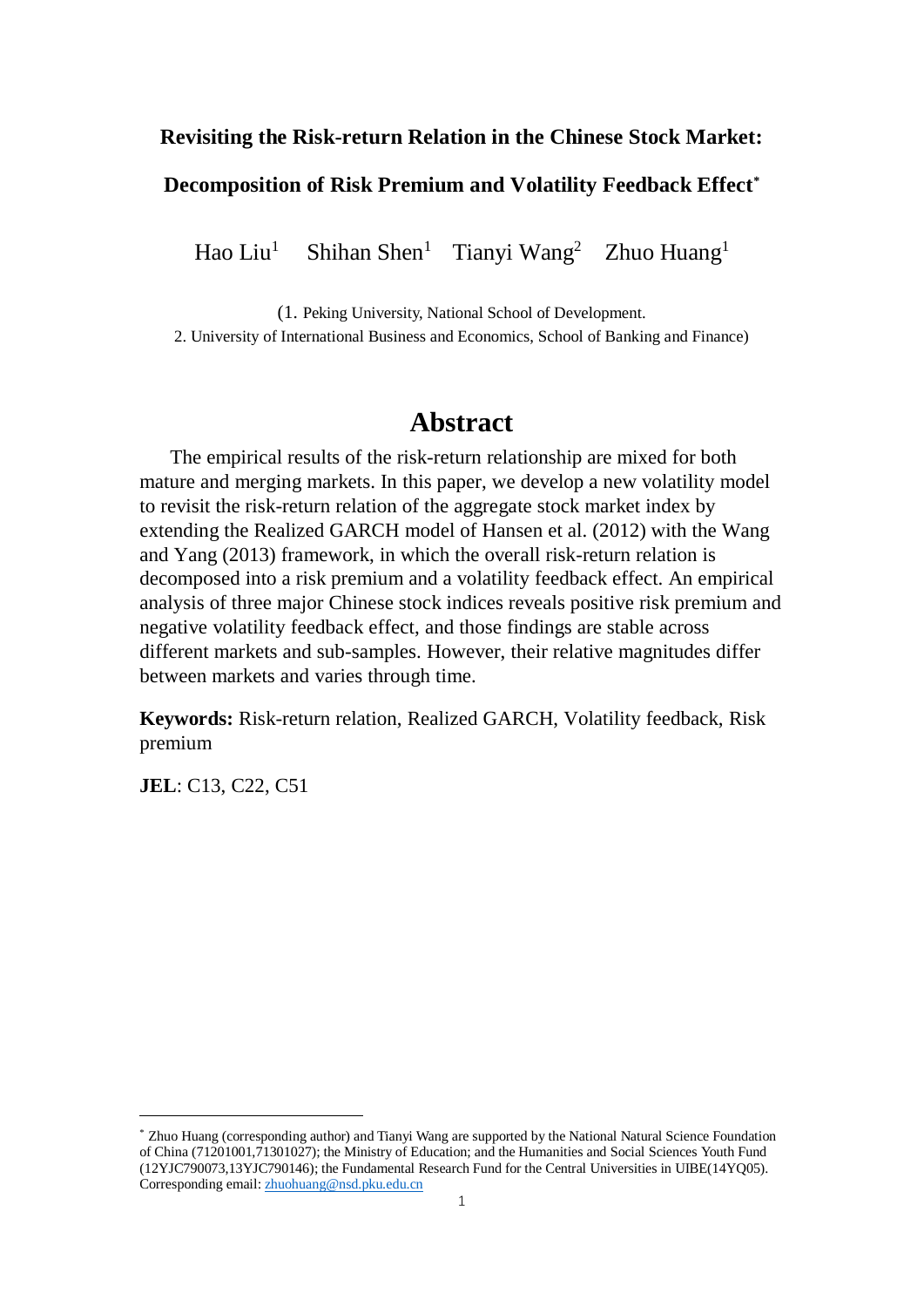## **1 Introduction**

 The relation between risk and return has been a central field in finance since the seminal paper by Sharpe (1964). Traditional asset pricing theory postulates a positive relation between return and volatility; namely, high risks lead to high returns. For instance, Merton (1980) argues that an asset's conditional expected (excess) return is positively related to its conditional variance.

 However, the empirical results of the risk-return relation vary heavily. Several studies support a positive relationship between excess returns and conditional variance (French et al. (1987), Campbell and Hentschel (1992), Ghysels et al. (2005), Guo and Whitelaw (2006), Bali and Peng (2006), Ludvigson and Ng (2007), Jiang and Lee (2014), etc.). Another group of papers finds a negative relation between the two (Nelson (1991), Glosten et al. (1993), Jensen and Lunde (2001), etc.). Campbell (1987), Chan et al. (1992), Whitelaw (2000), Müller et al. (2011) and Kinnunen (2014) fail to find any significant relation.

 The literature typically focuses on mature markets, such as those in the US or Europe. Harvey (2001) argues that emerging markets typically exhibit high expected returns and high volatility. Thus, risk-return relations in such markets may display different patterns from those in mature markets. Theodossiou and Lee (1995) and Santis and ïmrohoroglu (1997) find no relation between conditional volatility and expected returns in some Asian countries. Jiranyakul (2011) and Li et al. (2013) find a positive risk-return relationship. Darrat et al. (2011) highlights the sensitivity of the risk-return relations to different model specifications and possible breaks through financial crisis.

 In the Chinese stock market, the results are also inconclusive. Chen et al. (2003) and Chen (2013) support that higher volatility results in higher returns. Zhang et al. (2000) and Wang (2011) confirm a negative relationship. Several papers such as Liu and Chang (2002) and Wang and Zhuo (2009) find no significant relationship between the two. This inconclusiveness is also reflected in 1) different sample periods with different results (e.g., Chen and Huang (2002) report that the Shenzhen composite index revealed a positive risk-return relationship from 1997 to 2000 while a larger sample from 1993 to 2001 failed to detect significant results); 2) different models that deliver different results (e.g., Wang (2011) find that the significant results depend on whether the stochastic volatility model is used); 3) different volatility measures that yield different results (e.g., Zuo and Liu (2011) show that continuous volatility components have a positive relation with returns while jump components have a negative relation); and 4) different markets with different results (e.g., Chen (2015) finds that the risk-return relationship is generally positive for the Shenzhen stock market and negative for the Shanghai stock market).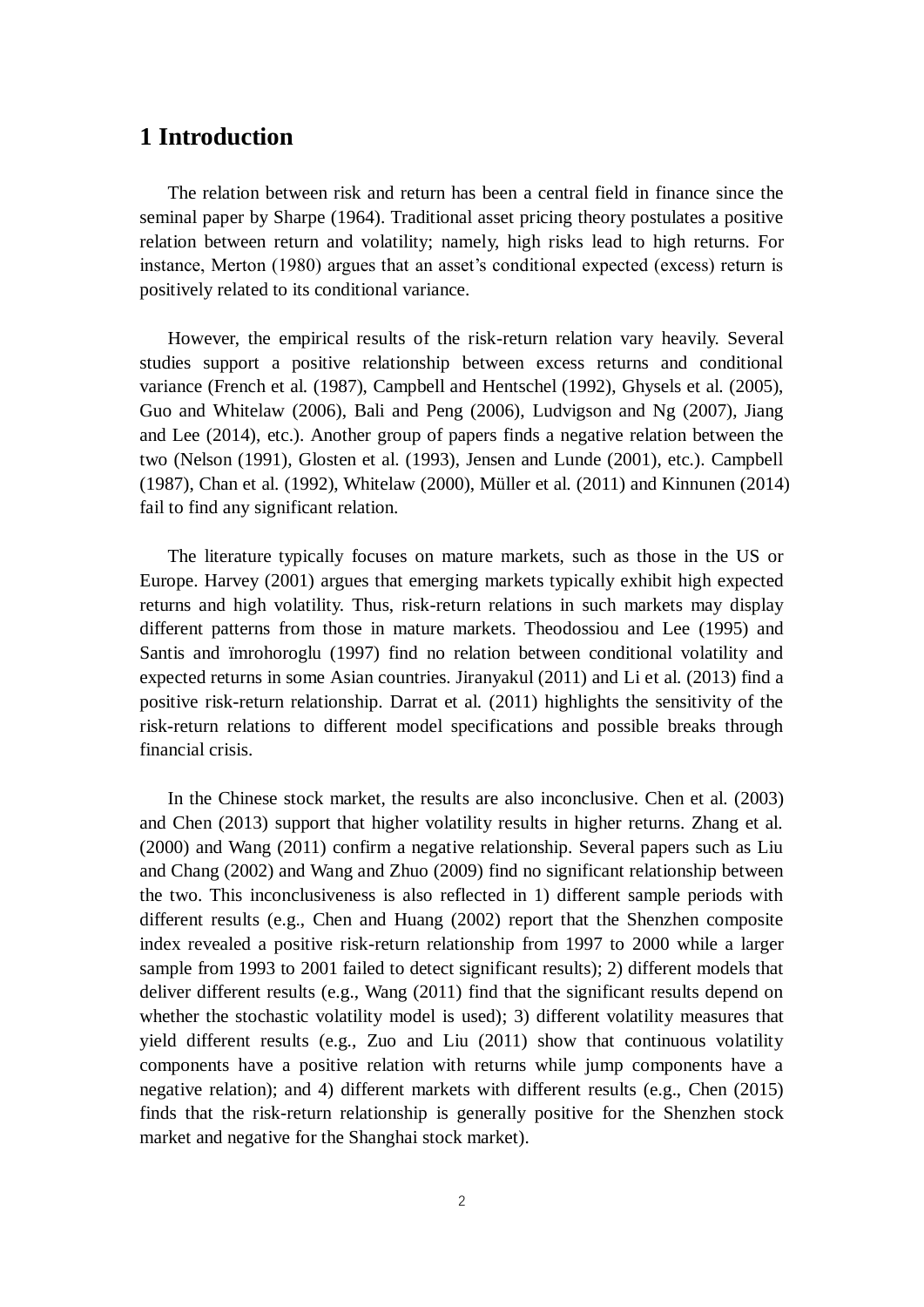One explanation for these mixed results is the volatility feedback hypothesis introduced by French et al. (1987) and Campbell and Hentschel (1992), in which a higher volatility in the current period induces a higher volatility expectation in the future, a higher expected return and a higher discount rate. The higher expected return is an implication of the traditional equity risk premium. However, a higher discount rate means a lower present value of future cash flow and, as a result, a downside movement in the current stock price. Unlike the equity risk premium, volatility feedback affects the current rather than the next period's expected stock prices. Figure 1 illustrates the mechanism of the two effects. At the end of day  $t - 1$ , a representative investor expects the level of volatility of day  $t$  based on his current market information set. Then, he requires some compensation for risk based on the expected volatility (expected risk) of day  $t$ . Thus, higher volatility corresponds to lower current price and higher expected returns. This is the risk premium part. During the opening hours on day  $t$ . various news and noises arrive at the market and cause the price to fluctuate. If the actual volatility during the opening hours is unexpectedly higher than the investor's expected volatility, he requires a higher expected return in the future, which then causes the contemporary stock price to fall accordingly. This is known as the volatility feedback effect.

[Insert Figure 1 here]

 The inconclusive empirical results might be caused by the fact that most of them ignore volatility feedback and regard the overall effect of return over conditional volatility as the sole effect of the equity risk premium. Campbell and Hentschel (1992), Guo and Whitelaw (2006) and Yang (2011) all emphasize the importance of the volatility feedback effect in testing the risk-return relation.

 From a technical perspective, the traditional GARCH model does not provide a good platform for volatility modeling. The volatility information is included in the model through the squared return (or absolute return), which is noisy and inefficient (see Andersen and Bollerslev (1998), etc.). The estimated parameters tend to put extreme weight on the past conditional volatility, with little weight on the new shock. It is hard for a GARCH model to track fast-changing volatility dynamics (see Hansen et al. (2012), etc.). Andersen et al. (2003) and other recent literature suggests that realized measures constructed from high frequency data out-preform GARCH models in most aspects of volatility modeling. Bali and Peng (2006) highlight the valuable information of high-frequency data in finding consistent results for the risk-return relation. Thus, it is important to test the risk-return relation using information from realized measures.

 Based on the two points mentioned above, this paper models the volatility feedback effect with information from realized measures to better investigate the risk-return relation. The volatility feedback effect is modeled through the framework proposed by Wang and Yang (2013), with a volatility shock added to the traditional GARCH-in-mean model. The conditional volatility in the next period can then be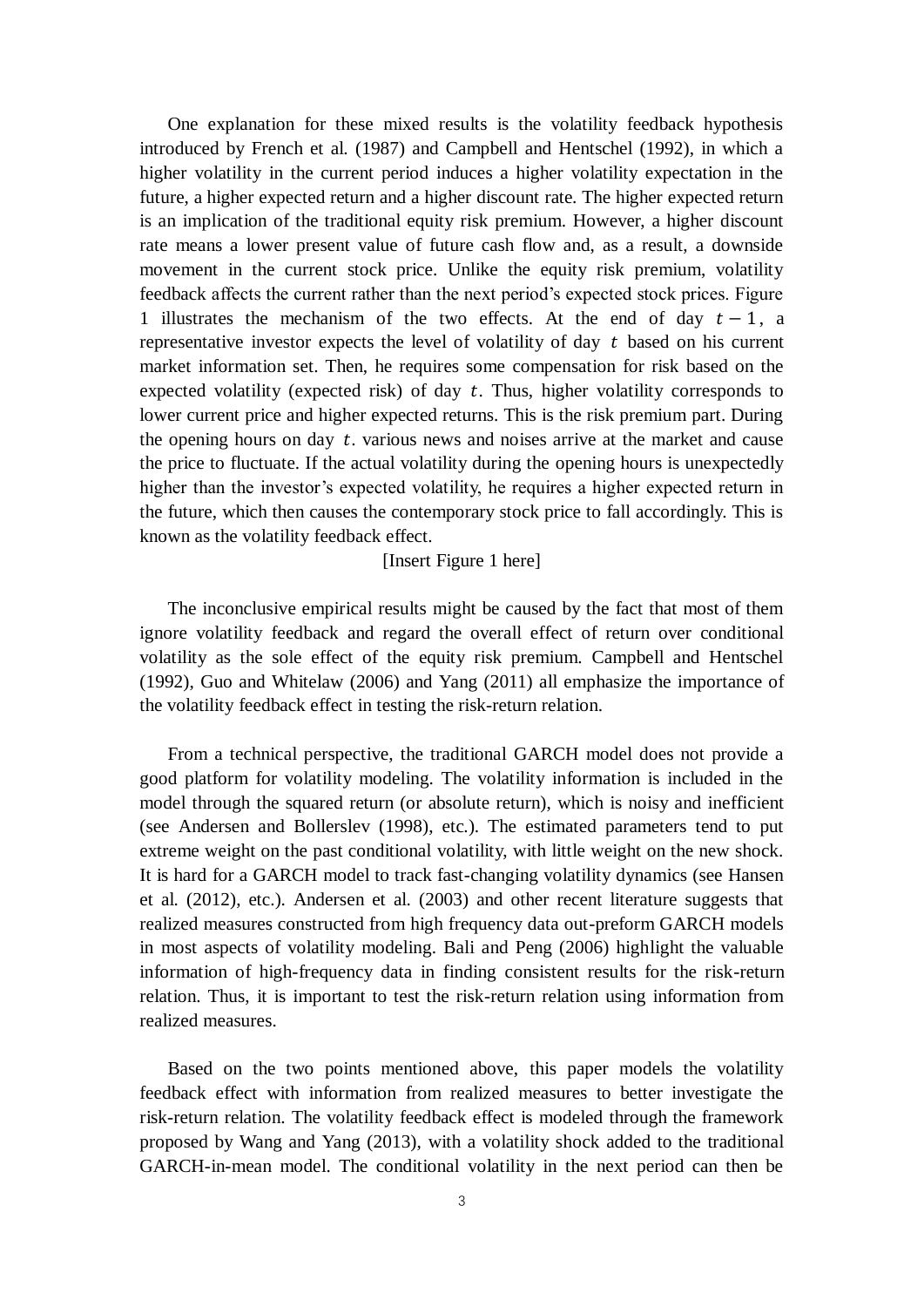calculated using current information, and then related to the equity risk premium. The newly added unexpected volatility shock shifts the current stock return and helps to identify the volatility feedback effect. Moreover, we also consider the well-known leverage effect (e.g., Nelson (1991), etc.) because it also states the negative relationship between return and volatility. Given that the feedback effect is modeled under a GARCH framework, we seek a GARCH-type model with realized measures and leverage effect as a platform for this paper. We use the Realized GARCH model (Hansen et al. (2012) and Hansen and Huang (2015)) to model the volatility dynamics because it is a simple but complete model for returns and realized measures. Following Wang and Yang (2013), a volatility shock is also added to the current model and the leverage effect is modeled through a Gaussian Copula function for greater flexibility. Given that the aggregate of returns follows a normal log-normal (NLN) distribution, we call this new model the Realized GARCH-NLN.

 With the help of this new model, an empirical investigation of the risk-return relation is performed on three major Chinese stock indices: the HuShen 300 Index, the Shanghai Composite Price Index and the Shenzhen Component Price Index. There are several notable findings about these indices. First, all of them have significant positive risk premiums and negative volatility feedback effects. The magnitude of the latter is generally small and leads to a significant positive overall risk-return relation. Second, the risk premium required in the Shenzhen stock market is generally larger than that for the Shanghai stock market. This may be explained by the fact that companies listed in the former tend to have lower market capitalization on average. Third, after the subprime crisis, both markets require higher risk premiums and lower volatility feedbacks than before. The difference is more profound in the Shenzhen stock market. Finally, the Realized GARCH-NLN model provides better consistency in the significance of related effects than the traditional GARCH/EGARCH model with no volatility feedback structures. This highlights the efficiency gain provided by the realized measures in the context of risk-return relation assessment.

 The remainder of this paper is organized as follows. Section 2 introduces the Realized GARCH-NLN model and its estimation method. Section 3 provides the empirical results and Section 4 concludes the paper.

### **2 Econometric Methodology**

#### **2.1 Model Specification**

 The GARCH-in-mean (GARCH-M) model proposed by Engle et al. (1987) has been widely used to study the relation between return and conditional variance. In this paper, we investigate the risk-return relation at the daily level based on a Realized GARCH model. Hansen et al. (2012) propose using realized volatility to measure the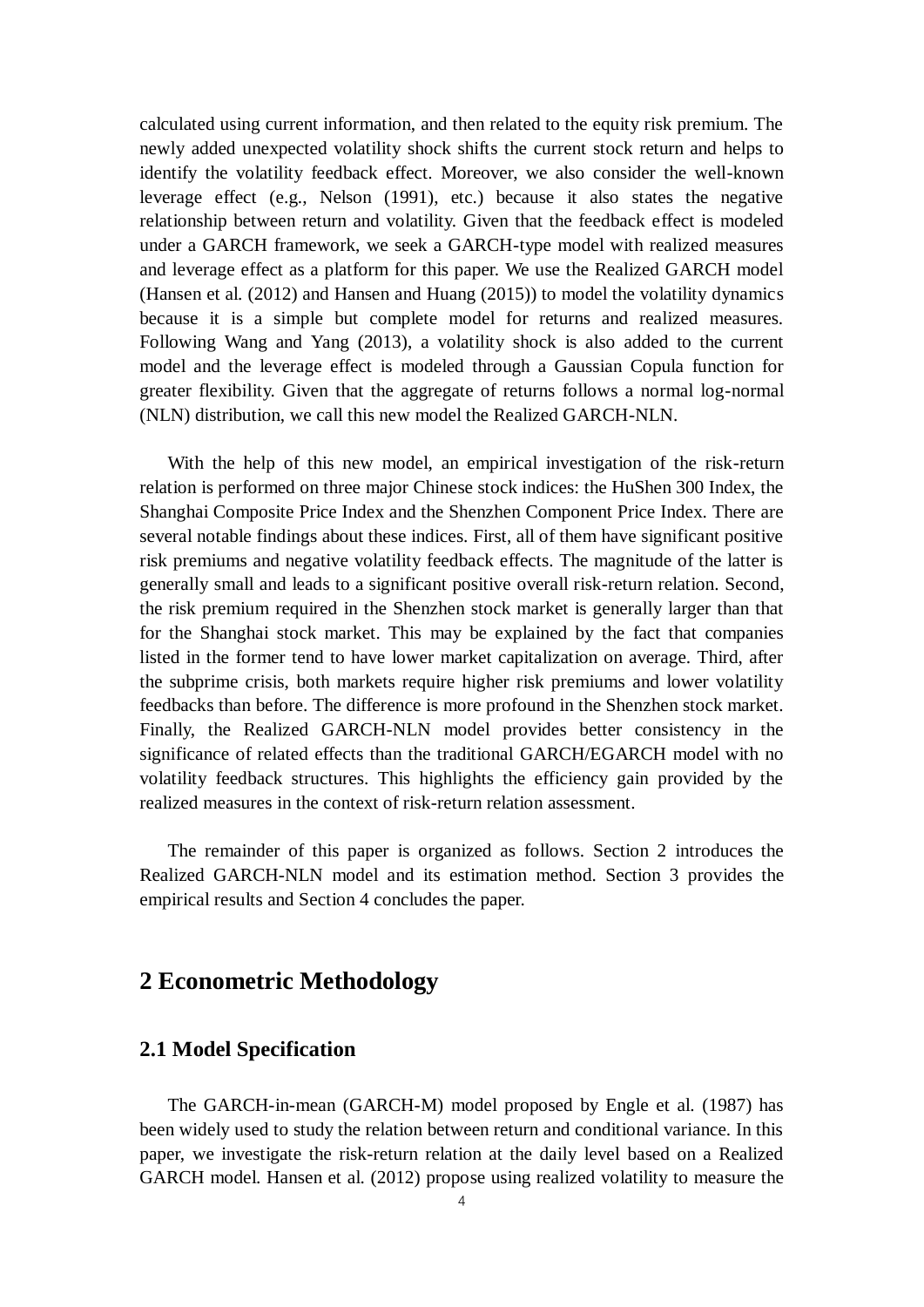conditional variance, which is similar to the GARCH-X model. Their model can be written as

$$
r_{t} = \sqrt{h_{t}} z_{t} \qquad z_{t} \sim N(0,1)
$$
  
\n
$$
\ln h_{t} = \omega + b \ln h_{t-1} + a \ln x_{t-1}
$$
  
\n
$$
\ln x_{t} = \psi + \varphi \ln h_{t} + u_{t} \qquad u_{t} \sim N(0, \sigma_{u}^{2})
$$

where  $r_t$  is the return of an asset at the end of date t and  $x_t$  is the realized measures of volatility. The novel specification of their model is the measurement equation, which links the conditional variance to the realized volatility.

 To model the risk-return relation, we first consider the mean equation of the Realized GARCH model. The stock price change can be decomposed into two components: the expected price change (risk premium) that investors require based on the prior information and the unexpected price change due to unexpected news and noise trading.

Let  $\mathcal{F}_t$  be the information set generated by  $\{r_t, x_t, r_{t-1}, x_{t-1}, ...\}$ . At the end of date  $t - 1$ , investors have an expectation of volatility for date t based on the prior information. Thus, they require a risk premium to compensate their risk.

For a given  $\mathcal{F}_{t-1}$ , the expected risk premium required by investors at day t can be specified as

$$
\mu_t = m_0 + m_1 \sqrt{h_t} \tag{1}
$$

where  $m_1$  is the parameter that measures the magnitude of the risk premium.  $h_t$  is the conditional variance of date  $t$ , which measures the expected volatility of the representative investor. We assume a set of newly arrived information at date  $t$ . The price of an asset changes according to the unexpected news. Let  $s_t$  denote the volatility shock, which is independent with  $\mathcal{F}_{t-1}$ . Wang and Yang (2013) specify the contemporaneous volatility as

$$
\sigma_t^2 = \text{var}(r_t | \mathcal{F}_{t-1}, s_t) = \theta^2 h_t s_t^2 \tag{2}
$$

where the positive constant  $\theta$  depends on the mean and variance of  $s_t^2$  $s<sub>t</sub><sup>2</sup>$ . For a given

 $\sum_{t=1}^{\infty}$ , a large volatility shock  $s_t$  leads to a large contemporaneous volatility  $\sigma_t^2$ . Then, they specify the return shock as the standardized score

$$
\varepsilon_{t} = \frac{r_{t} - \mu_{t}}{\theta \sqrt{h_{t} s_{t}}} \tag{3}
$$

where  $\varepsilon_t$  implies the direction of the unexpected price change. To capture the possible correlation between  $\varepsilon_t$  and  $s_t$ , the return shock is decomposed as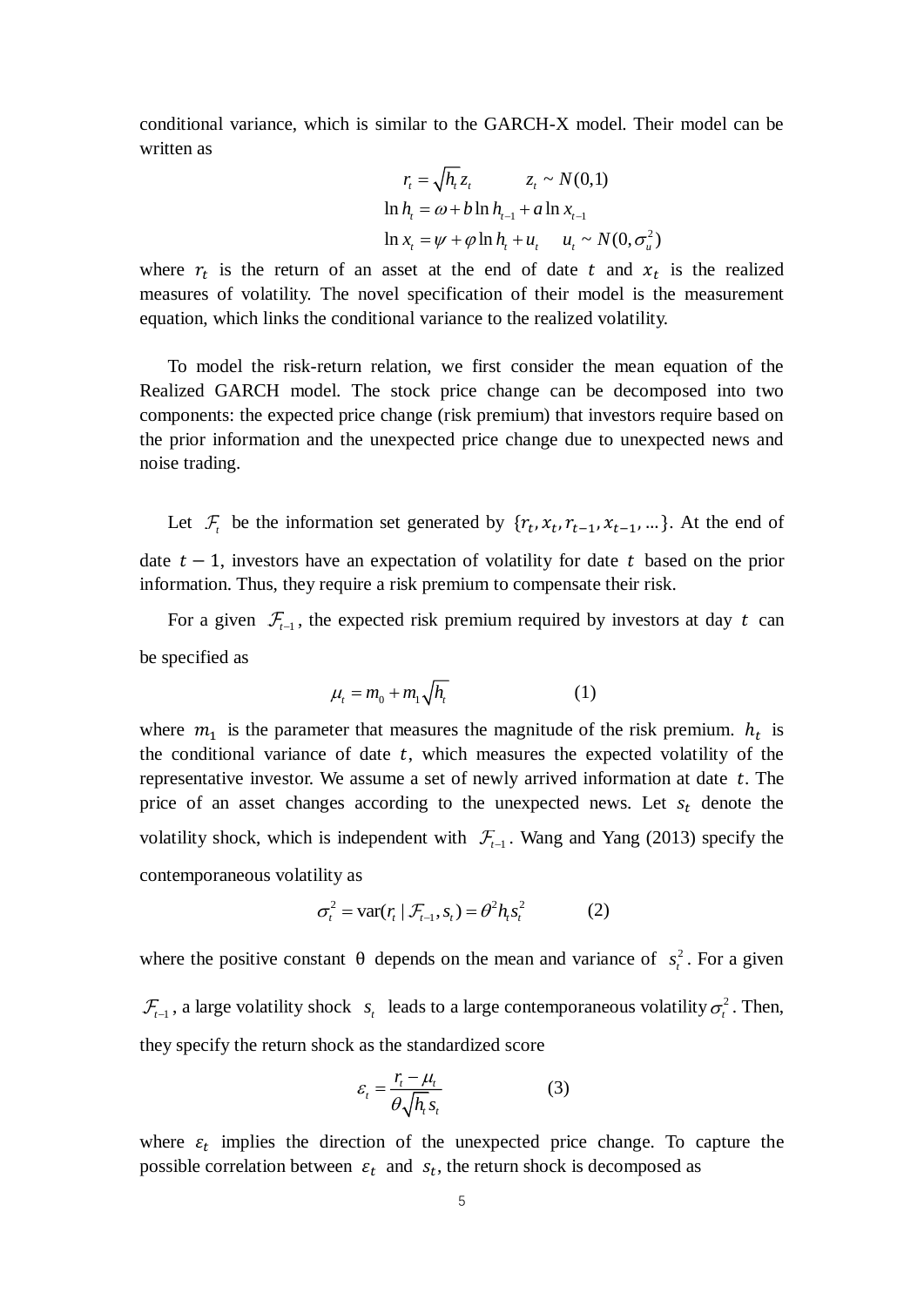$$
\varepsilon_t = \xi_t + \beta s_t, \quad \xi_t \sim \text{iid } N(0,1) \tag{4}
$$

where  $\xi_t$  is independent of  $s_t$ .  $\beta$  is the parameter dictating the correlation between return shock  $\varepsilon_t$  and volatility shock  $s_t$ . Through some mathematical derivation, the return can be expressed as

$$
r_{i} = \mu_{t} + \beta \eta \sqrt{h_{t}} + \sqrt{h_{t}} V_{t}
$$
  
=  $m_{0} + (m_{1} + \beta \eta) \sqrt{h_{t}} + \sqrt{h_{t}} V_{t}$  (5)

where  $v_t = -\beta \eta + \beta \theta s_t^2 + \theta s_t \xi_t$ .  $v_t$  follows a normal variance mean mixture distribution. Wang and Yang (2013) argue that  $m_1$  represents the risk premium and  $\beta$ *n* denotes the volatility feedback effect.

In this paper, we specify that  $\ln(s_t^2) \sim N(0, \gamma)$ . Hence, the overall shock  $v_t$ follows a normal log-normal mixture distribution NLN( $\gamma$ ,  $\beta$ ,  $-\beta\eta$ ,  $\theta$ ), which is defined by

$$
v_t | \theta^2 s_t^2 \sim \text{iid } N(-\beta \eta + \beta \theta s_t^2, \theta^2 s_t^2), \quad \ln(\theta^2 s_t^2) \sim \text{iid } N(\ln(\theta^2), \gamma) \tag{6}
$$

where  $\theta = 1/\sqrt{\beta^2}e^{\gamma}(e^{\gamma}-1) + e^{\gamma/2}$ ,  $\eta = \theta e^{\gamma/2}$ .

 To complete the model, we must model the conditional variance. The advantage of Realized GARCH is that it can model conditional variance more accurately and dynamically via the incorporation of realized measures of volatility. However, it is not straightforward to link realized volatility and the conditional variance, as they are generated from different information sets. In the Realized GARCH model,  $u_t$ contains both the volatility shock at date  $t$  and the sampling error of the realized measure of volatility. To separate the volatility shocks from the sampling error, we specify the measurement equation as

$$
\ln x_t = \psi + \varphi \ln \sigma_t^2 + \eta_t \tag{7}
$$

where  $\sigma_t^2$  is the contemporaneous volatility at date t and  $\eta_t$  denotes the sampling error of realized volatility. Substituting equation 7 with Equation 2, we get

$$
\ln x_t = (\psi + \varphi \ln \theta_1^2) + \varphi \ln h_t + (\varphi \ln s_t^2 + \eta_t)
$$
  
=  $\phi + \varphi \ln h_t + u_t$  (8)

Finally, we can write our model as

$$
r_{t} = m_{0} + (m_{1} + \beta \eta) \sqrt{h_{t}} + \sqrt{h_{t}} v_{t}
$$
  
\n
$$
\ln h_{t} = \omega + b \ln h_{t-1} + a \ln x_{t-1}
$$
  
\n
$$
\ln x_{t} = \psi + \varphi \ln h_{t} + u_{t}
$$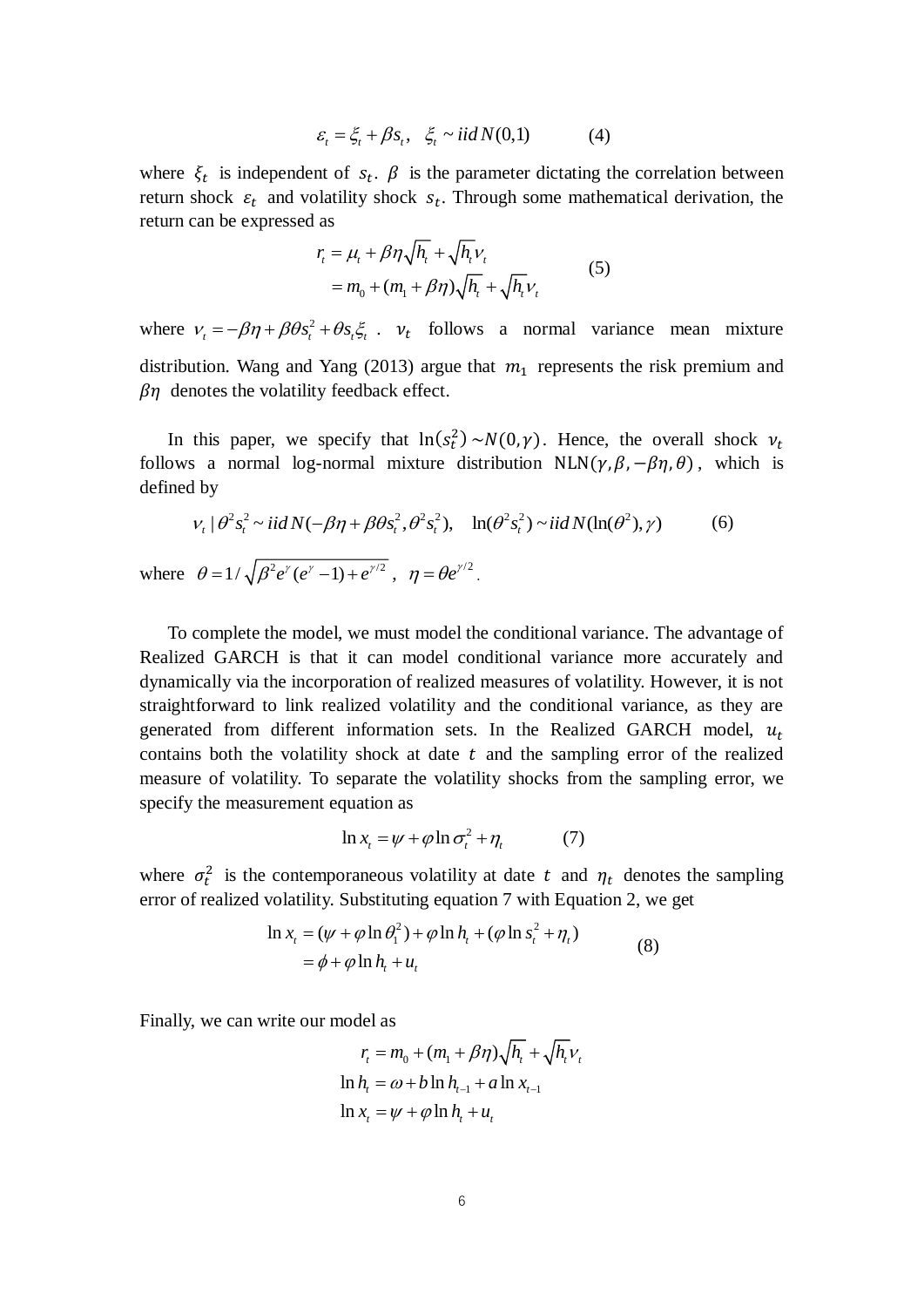#### **2.2 Estimation**

 In this section we present the estimation strategy for our model. Although the original Realized GARCH model uses an explicit quadratic function to model leverage effect, it is not directly applicable to our case because we have three random shocks. A much simpler way is to model the distribution for observable shocks  $(v_t, u_t)$ . Given that the marginal distribution of  $v_t$  is not Gaussian, it is unlikely that we can model the joint distribution as a bivariate normal distribution. When direct modeling is not applicable, the copula technique is often used to provide joint distribution through marginal distributions. Here, we use the Gaussian copula to link the marginal distributions of  $v_t$  (Normal log-normal) and  $u_t$  (Normal). The parameter for this copula function measures the "correlation"<sup>1</sup> of  $v_t$  and  $u_t$ . A negative parameter represents the typical leverage effects between return and volatility. Together, the parameters for maximum likelihood estimation are  $(m_0, m_1, \omega, a, b, \beta, \gamma, \lambda, \varphi, \sigma_u, \rho)$ . For our model, the parameters can be easily estimated using the method of maximum likelihood. We use a two-stage estimation method to estimate our model for its ease of computation. Given the information set

 $\mathcal{F}_{t-1} = \{r_t, x_t, r_{t-1}, x_{t-1}, ...\}$ , the joint log-likelihood function can be expressed as

$$
\log L(\lbrace r, x \rbrace_{t=1}^n; \theta) = \sum_{t=1}^n \log f(r_t, x_t | \mathcal{F}_{t-1})
$$
  
= 
$$
\sum_{t=1}^n \log f(r_t | \mathcal{F}_{t-1}) + \sum_{t=1}^n \log f(x_t | r_t, \mathcal{F}_{t-1})
$$

where *n* is the number of observations.  $\boxtimes$ 

The first-stage estimator of parameters  $(m_0, m_1, \omega, a, b, \beta, \gamma, \lambda, \varphi, \sigma_u)$  can be obtained by maximizing the likelihood above. The two-stage estimator of the Gaussian copula parameter  $\rho$  can then be computed as

$$
\hat{\rho} = \argmin_{\rho} \sum_{t=1}^{n} \log c(F_{1t}(r_t | \mathcal{F}_{t-1}), F_{2t}(x_t | r_t, \mathcal{F}_{t-1}); \rho)
$$

 $F_{1t}$  and  $F_{2t}$  are the cumulative density functions of the conditional marginal distributions.

<u>.</u>

From Equation 6, the distribution of returns is  
\n
$$
r_t \mid c_2^2 s_t^2 \sim \text{i} \text{i} \text{d} N(m_0 + (m_1 + \beta c_2 s_t^2) \sqrt{h_t}, h_t c_2^2 s_t^2), \quad \ln(c_2^2 s_t^2) \sim \text{i} \text{i} \text{d} N(\ln(c_2^2), \gamma)
$$

Hence,  $r_t$  follows a normal distribution conditional on  $c_2^2 s_t^2$ , which follows a

<sup>&</sup>lt;sup>1</sup> It is actually the correlation of the probability inverse transformation of  $v_t$  and  $u_t$ .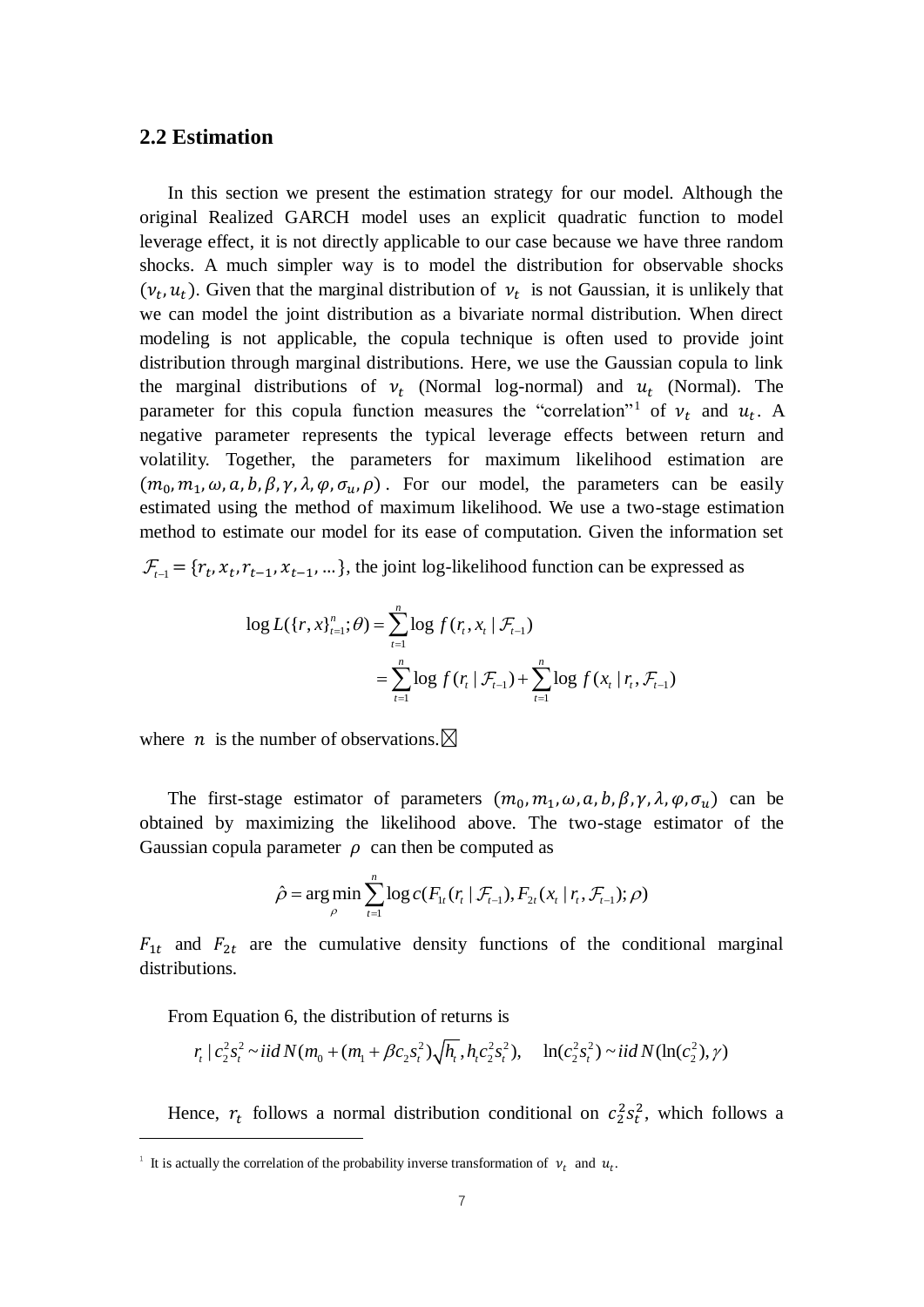log-normal distribution. The probability density function can then be evaluated by numerical integration; namely, the Gaussian-Kron method.

The log likelihood function of  $x_t$  can be given by

$$
\sum_{t=1}^{n} \log f(x_t | r_t, \mathcal{F}_{t-1}) = \frac{1}{2} \sum_{t=1}^{n} [\log(2\pi) + \log(\sigma_u^2) + u_t^2 / \sigma_u^2]
$$

The log likelihood function of the Gaussian copula can be expressed as

$$
\sum_{t=1}^{n} \log c(F_{1t}(r_t | \mathcal{F}_{t-1}), F_{2t}(x_t | r_t, \mathcal{F}_{t-1}); \rho) = \frac{1}{2} \sum_{t=1}^{n} \left[-\frac{1}{2} \log \rho - \frac{1}{2} ((F_{1t}^{-1})^2 + (F_{2t}^{-1})^2 + 2\rho F_{1t}^{-1} F_{2t}^{-1})\right]
$$

where  $F_{1t}^{-1}$  and  $F_{2t}^{-1}$  are the inverse cumulative density functions of  $r_t$  and  $x_t$ , respectively.

# **3 Data and Empirical Results**

### **3.1 Data**

 Our empirical results are based on the daily logarithmic returns for three major stock indices: the HS300 Index (HS300), the Shanghai Composite Price Index (SHCI) and the Shenzhen Component Price Index (SZCI). Given that the average market capitalization of the companies listed in the Shanghai stock exchange is larger than those listed in the Shenzhen stock exchange, the SHCI can be viewed as representing large stocks while the SZCI represents relatively small stocks. We use the realized kernel (RK) proposed by Barndorff-Nielsen et al. (2008) as the realized measure because it is robust to market microstructure noise. The stock index data are available from January 5, 2006 to December 31, 2013, delivering 1931 distinct trading days. The data are obtained from the Resset data library.

[Insert Table 1 here]

 Table 1 summarizes the basic descriptive statistics for the daily return, RKs and logarithms of daily RKs. Both the returns and the RKs reveal non-zero skewness and excess kurtosis. The average returns and RKs over the sample period for the SZCI are higher than those for the SHCI, which indicates that small stocks have higher returns and volatility on average. The HS300, as an inter-market index, has a modest average return and volatility level.

#### **3.2 Full-sample Results**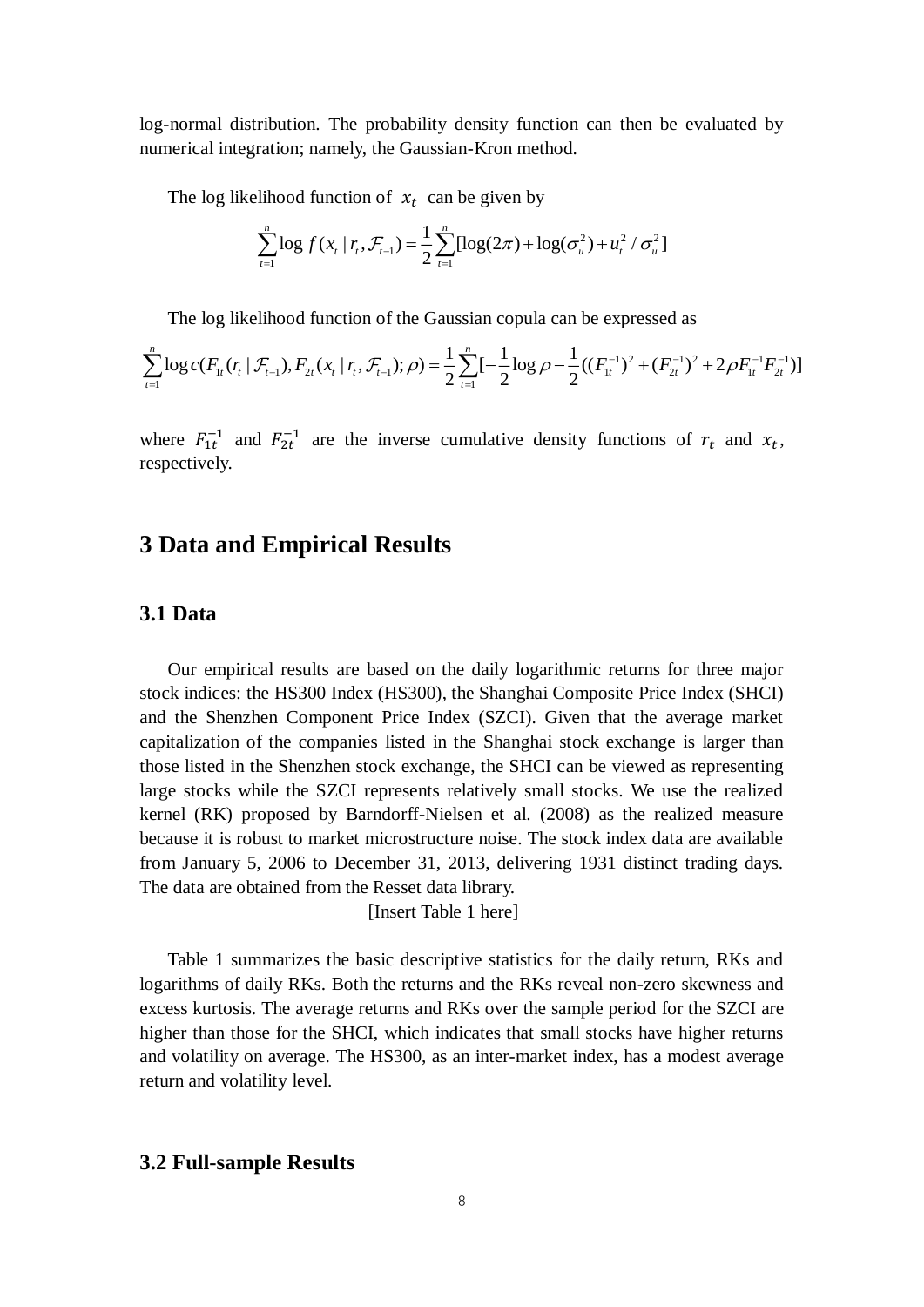Table 2 presents the estimation results in the full sample period, where the sandwich formula is used to calculate standard errors.

[Insert Table 2 here]

 In accordance with Hansen et al. (2012), we have a much larger coefficient of RK than the coefficient of squared return in the traditional GARCH model. This shows that the RK has more accurate information in updating future volatility. Parameter  $\phi$ is around 1, which reinforces the idea that the last equation in Realized GARCH-type models is the measurement equation.  $m_1$  measures the magnitude of the risk premium, and it is significantly positive for all three indices. This indicates a positive compensation for risk bearing. In contrast,  $\beta\eta$ , which denotes the volatility feedback effect, is significantly negative for all three indices. The magnitude of the volatility feedback effect is much smaller than the risk premium. As a result, the overall risk-return relation  $m_1 + \beta \eta$ , defined as the joint relation of the risk premium and the volatility feedback effect, is significantly positive for all three indices. Hence, there is a significantly positive relation between risk and return from 2006 to 2013 for both the Shanghai and the Shenzhen stock markets. Investors generally get high returns when bearing high systematic risk. The correlation parameter for the Gaussian copula is negative and highly significant, revealing a strong leverage effect.

 Compared with the SHCI, the SZCI reveals a higher risk premium and a lower volatility feedback effect. The overall positive relation is stronger for the Shenzhen stock market, suggesting that small stocks usually need a higher risk compensation. A notable difference between the SZCI and the SHCI lies in the variance of the log-square volatility shock  $\ln(s_t^2)$ . Due to the zero mean of  $\ln(s_t^2)$ , the significantly lower for the SZCI indicates that the volatility shock is relatively lower for small stocks. It might be counter-intuitive at first glance, but it is consistent with the data shown in Table 1. logRK for the SZCI has a higher mean and lower standard deviation. Moreover, small stocks usually have lower (if not zero) dividend yields. A rise in the discount rate has less effect on their prices.

#### **3.3 Mean Equation Specification**

 For the mean equation, traditional risk-return relation studies use three types of specifications: 1) the square-root of conditional volatility, 2) the conditional volatility itself and 3) the logarithm of conditional volatility. As a robustness check, we examine whether the two remaining specifications alter the results reported in Table 2.

The variance specification is given by

$$
r_t = m_0 + (m_1 + \beta \eta)h_t + \sqrt{h_t v_t}
$$

The log variance specification can be expressed as

$$
r_{t} = m_{0} + (m_{1} + \beta \eta) \log(h_{t}) + \sqrt{h_{t}V_{t}}
$$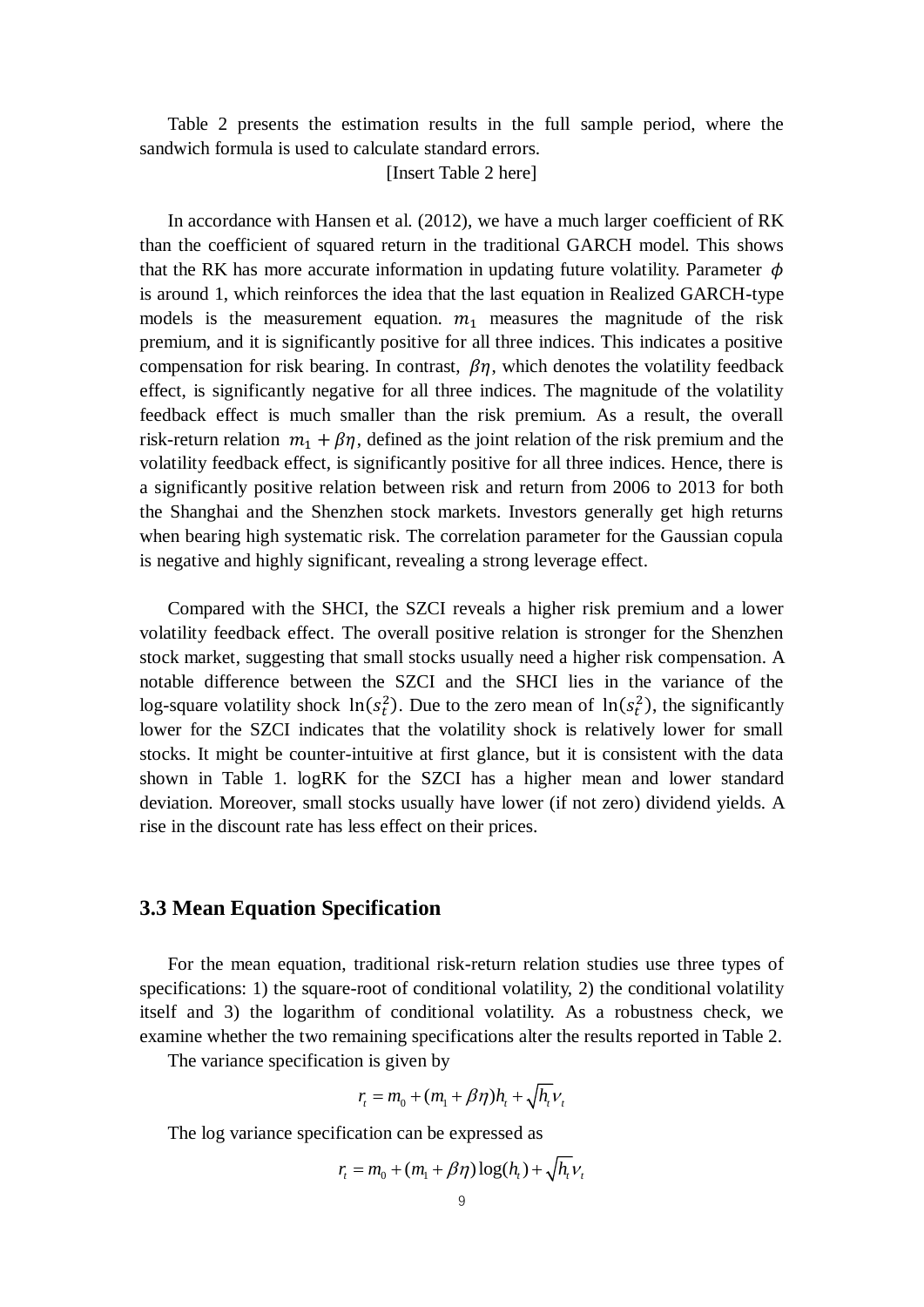Table 3 reports the related results. Given that the specification of variance differs from model to model, the magnitude of parameters cannot be directly compared across different models. However, the relative magnitude of the risk premium and the volatility feedback within each specification is in line with Table 2.

#### **3.4 Results for Sub-samples**

 Studies indicate that the mixed empirical evidence is partially a result of the time varying facts of the risk-return relation.<sup>2</sup> To investigate the possible change in the risk-return relation after the subprime crisis, we divide our data into two sub-sample periods: January 5, 2006 to December 31, 2009 (covering the subprime crisis) and January 4, 2010 to December 31, 2013. The results are presented in Table 1. The significant difference between the two sub-samples indicates a profound structural change after the subprime crisis.

During the first sub-sample, the risk premium parameter  $m_1$  is neither small nor statistically significant. Thus, there is no significant risk premium. It might be a sign of irrationality, as the first sub-sample contains a strong bull and bear market. During the bull market, when all of the stocks move upward, a simple buy and hold strategy can provide enough returns. Thus, investors generally do not care much about the risk premium. During the bear market, when all of the stocks move downward, most investors are inactive (either leaving the market or becoming trapped within it). The market is full of risk with little premium. During the second sub-sample, the risk premium parameter grows significantly larger, indicating significant risk premium requirements, which is a sign of rationality. The volatility feedback effect  $\beta\eta$  is significantly negative in both sub-samples. However, the magnitude is much smaller after the crisis. The overall risk-return relation parameters for all three indices are close to 0 in the first period. Then  $m_1 + \beta\eta$  increases to about 1.0 and is statistically significant after the crisis. Economically, the results suggest that a one-standard-deviation increase in volatility is associated with roughly 1% increase in the expected return. The risk premium of the SZCI is consistently larger than that of the SHCI in both periods, and the gap widens after the crisis. The overall risk-return relation,  $m_1 + \beta \eta$ , is negative for the SZCI and positive for the SHCI in the first period. After the crisis,  $m_1 + \beta \eta$  for the SZCI changes to positive and surpasses the SHCI.

 In short, we find that the overall effect can change its sign in different sub-samples. However, the decomposed risk premium and volatility feedback effect are consistently significant and keep their signs in both sub-samples. This provides additional support for the importance of the volatility feedback effect in

<u>.</u>

<sup>&</sup>lt;sup>2</sup> Rossi and Timmermann (2010), Engle et al. (1987) and Yu and Yuan (2011), among others.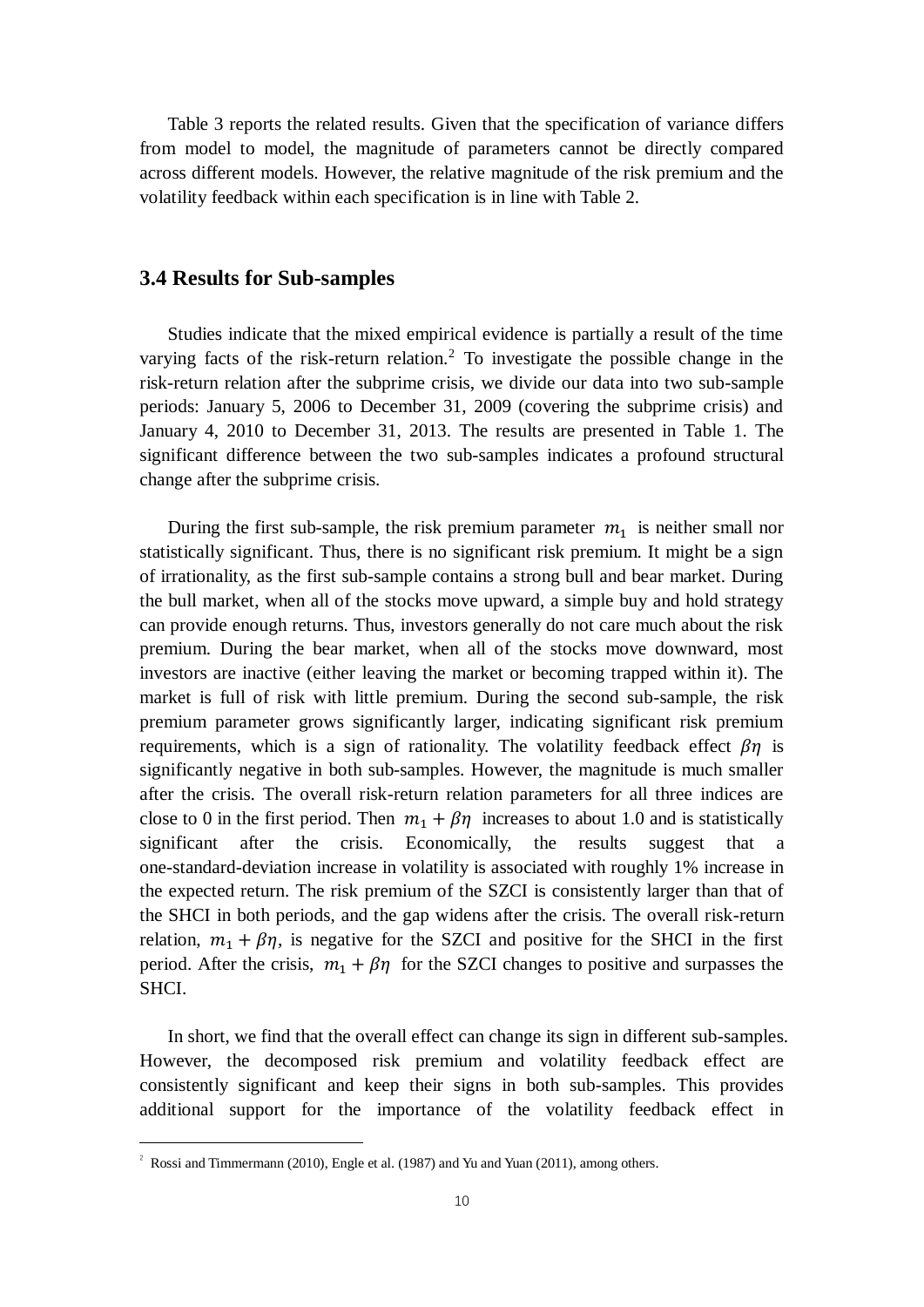understanding the risk-return relation.

#### **3.5 Comparison with (E)GARCH-M Models**

 We also estimate the risk-return relation parameter using the classical (E)GARCH-M models, which are widely used in related studies. Given that the (E)GARCH-M model cannot take the volatility feedback effect into account, it can only report the overall risk-return relation. A quick review of these two models is as follows: The GARCH-M model is given by

$$
r_{t} = m_{0} + m_{1}\sqrt{h_{t}} + \sqrt{h_{t}}z_{t}
$$

$$
h_{t} = \omega + \alpha h_{t-1}z_{t-1}^{2} + \beta h_{t-1}
$$

The EGARCH-M model is given by  
\n
$$
r_{t} = m_{0} + m_{1}\sqrt{h_{t}} + \sqrt{h_{t}}z_{t}
$$
\n
$$
\log(h_{t}) = \omega + \alpha(|z_{t-1}| - \frac{2}{\pi}) + \gamma z_{t-1} + \beta \log(h_{t-1})
$$

 The estimation results of the GARCH-M (EGARCH-M) models are presented in the top (bottom) panel of Table 5. It is clear that the overall risk-return relation parameter  $m_1$  is much smaller than  $m_1 + \beta \eta$  of the Realized GARCH-NLN model for all three indices. The results for the Shenzhen stock market are even statistically insignificant. To some extent, this contrast explains the confusion in previous studies using GARCH family models: 1) the model cannot distinguish between the two contradicting effects, leading to inconclusive empirical results, and 2) the GARCH model delivers a relatively poor volatility estimation that leads to inaccurate estimates of  $m_1$ . Because the measurement error generally leads to a bias toward zero.

### **4 Conclusions**

 In this paper, we propose a new model to revisit risk-return relation of stock markets based on Wang and Yang (2013) and Hansen et al. (2012). The model has two important characters: 1) it can distinguish the risk premium and volatility feedback effect, 2) it includes information from high-frequency data with the help of a Realized GARCH structure.

 Based on this new model, empirical results support a significant positive risk premium as well as a significant negative volatility feedback effect over the full-sample period. Although the sign of risk premium is positive over sub-samples, it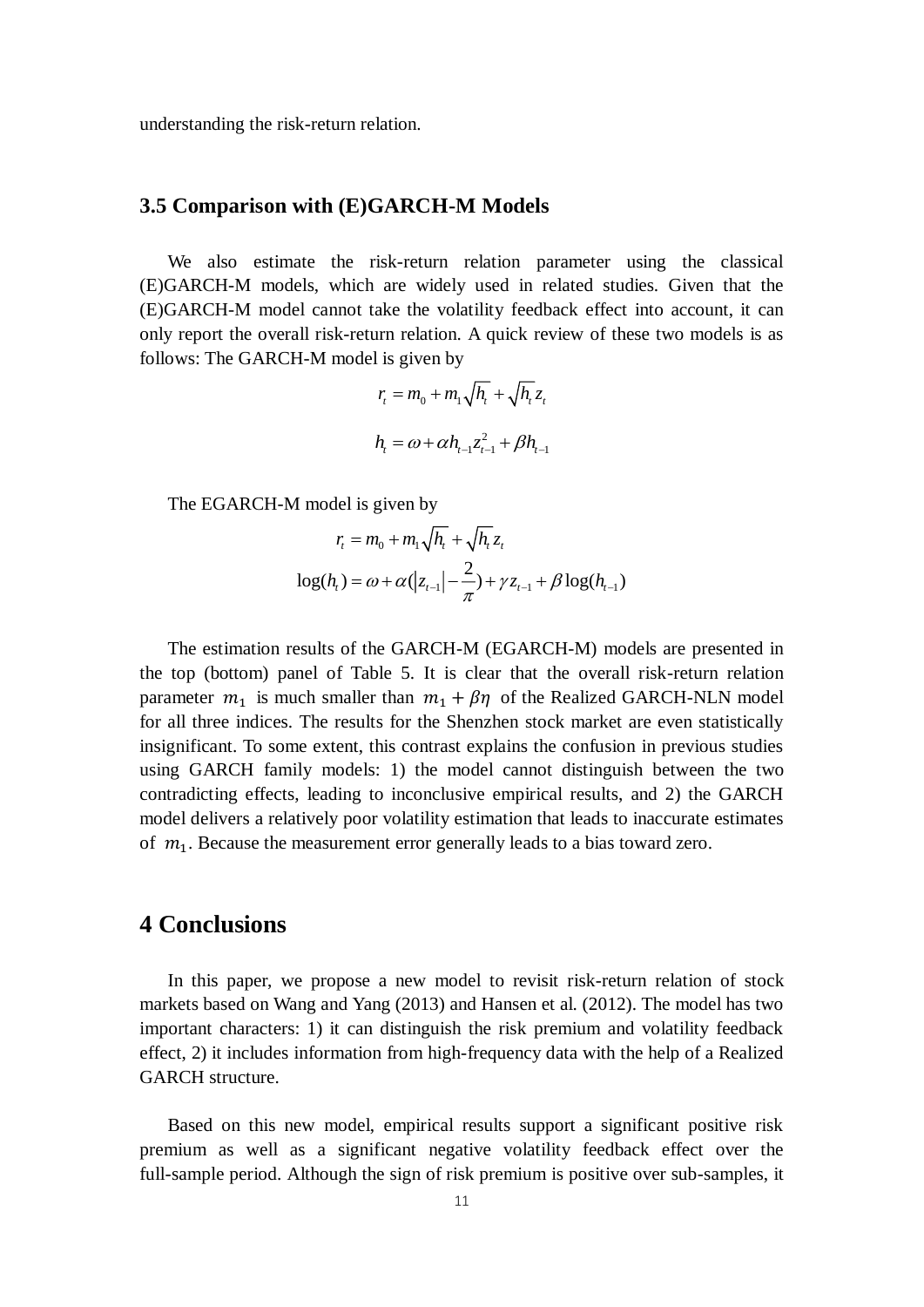is not significant in the first sub-sample covering the sub-prime crisis. On the contrary, the volatility feedback effect is not significant in post-crisis sub-sample. As a result, the overall risk-return relation is positive and significant over the full-sample period. During the crisis period, the relation is either weak or inverted. Inter-market comparison shows a higher risk premium and lower volatility feedback effect for small stocks.

 Besides the time-varying and inter-market investigation of risk-return relation, several interesting questions are still need further research. First, Baker and Wurgler (2006), Yu and Yuan (2011) documented that market return is positively related to the market's conditional variance in low-sentiment periods but unrelated to variance in high- sentiment periods. Second, Rossi and Timmermann (2010) argued that there is a positive risk-return relation at low and medium levels of volatility, but this relation is inverted at high levels of volatility. An appealing extension of this paper is to check whether our results hold in different period of investor sentiment and volatility levels.

## **References**

Andersen, T. G. and Bollerslev, T. (1998), 'Answering the skeptics: Yes, standard volatility models do provide accurate forecasts', *International Economic Review* 39, 885–905.

Andersen, T. G., Bollerslev, T., Diebold, F. X. and Labys, P. (2003), 'Modeling and forecasting realized volatility', *Econometrica* 71(2), 579–625.

Baker, M. and Wurgler, J. (2006), 'Investor sentiment and the cross-section of stock returns', *The Journal of Finance* 61(4), 1645–1680.

Bali, T. G. and Peng, L. (2006), 'Is there a risk–return trade-off? evidence from high-frequency data', *Journal of Applied Econometrics* 21(8), 1169–1198.

Barndorff-Nielsen, O. E., Hansen, P. R., Lunde, A. and Shephard, N. (2008), 'Designing realized kernels to measure the ex post variation of equity prices in the presence of noise', *Econometrica* 76(6), 1481–1536.

Campbell, J. Y. (1987), 'Stock returns and the term structure', *Journal of Financial Economics* 18(2), 373–399.

Campbell, J. Y. and Hentschel, L. (1992), 'No news is good news: An asymmetric model of changing volatility in stock returns', *Journal of Financial Economics* 31(3), 281–318.

Chan, K. C., Karolyi, G. A. and Stulz, R. (1992), 'Global financial markets and the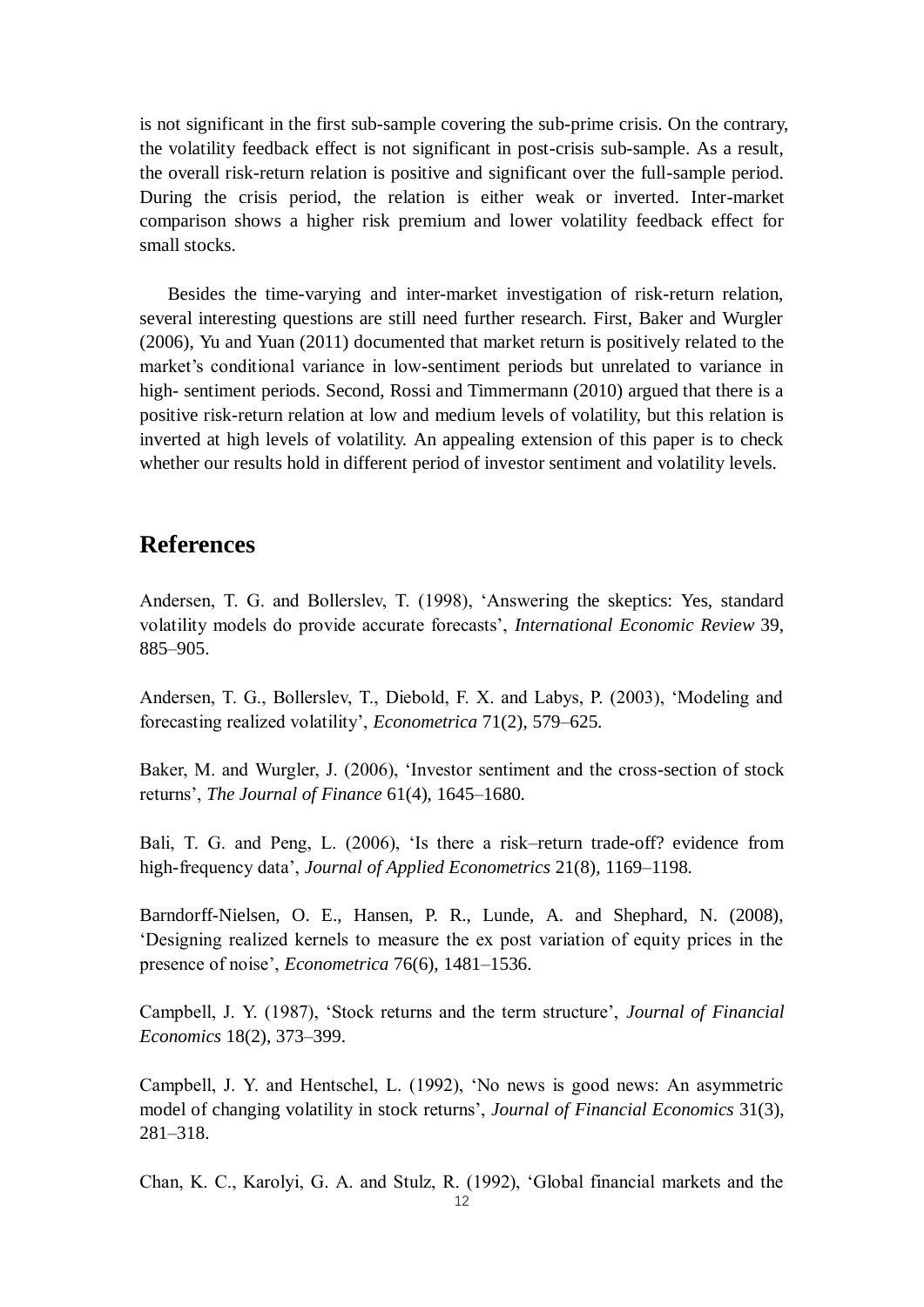risk premium on us equity', *Journal of Financial Economics* 32(2), 137–167.

Chen, L. and Huang, J. (2002), 'An empirical investigation on asymmetry of volatility in china's stock market', *Journal of Financial Research (in Chinese)* (5), 67–73.

Chen, M. (2013), 'A study of relationship between stock market risks and returns based on mixed-frequency sampling methods', *Contemporary Finance & Economics (in Chinese)* (11), 47–55.

Chen, M. (2015), 'Risk-return tradeoff in Chinese stock markets: some recent evidence', *International Journal of Emerging Markets* 10(3), 448–473.

Chen, S., Chen, L. and Liu, Y. (2003), 'An analysis of returns and volatility in shanghai and Shenzhen stock market',

*Journal of Financial Research (in Chinese)* (7), 80–85. Darrat, A. F., Gilley, O. W., Li, B. and Wu, Y. (2011), 'Revisiting the risk/return relations in the Asian pacific markets: New evidence from alternative models', *Journal of Business Research* 64, 199–206.

Engle, R. F., Lilien, D. M. and Robins, R. P. (1987), 'Estimation of time varying risk premia in the term structure: the arch-m model', *Econometrica* 55(2), 391–407.

French, K. R., Schwert, G. W. and Stambaugh, R. F. (1987), 'Expected stock returns and volatility', *Journal of financial Economics* 19(1), 3–29.

Ghysels, E., Santa-Clara, P. and Valkanov, R. (2005), 'There is a risk-return trade-off after all', *Journal of Financial Economics* 76(3), 509–548.

Glosten, L. R., Jagannathan, R. and Runkle, D. E. (1993), 'On the relation between the expected value and the volatility of the nominal excess return on stocks', *The Journal of Finance* 48(5), 1779–1801.

Guo, H. and Whitelaw, R. F. (2006), 'Uncovering the risk–return relation in the stock market', *The Journal of Finance* 61(3), 1433–1463.

Hansen, P. R. and Huang, Z. (2015), 'Exponential GARCH modeling with realized measures of volatility', *Journal of Business & Economic Statistics* forthcoming.

Hansen, P. R., Huang, Z. and Shek, H. H. (2012), 'Realized GARCH: a joint model for returns and realized measures of volatility', *Journal of Applied Econometrics*  27(6), 877–906.

Harvey, C. (2001), 'The specification of conditional expectations', *Journal of Empirical Finance* 8, 573–637.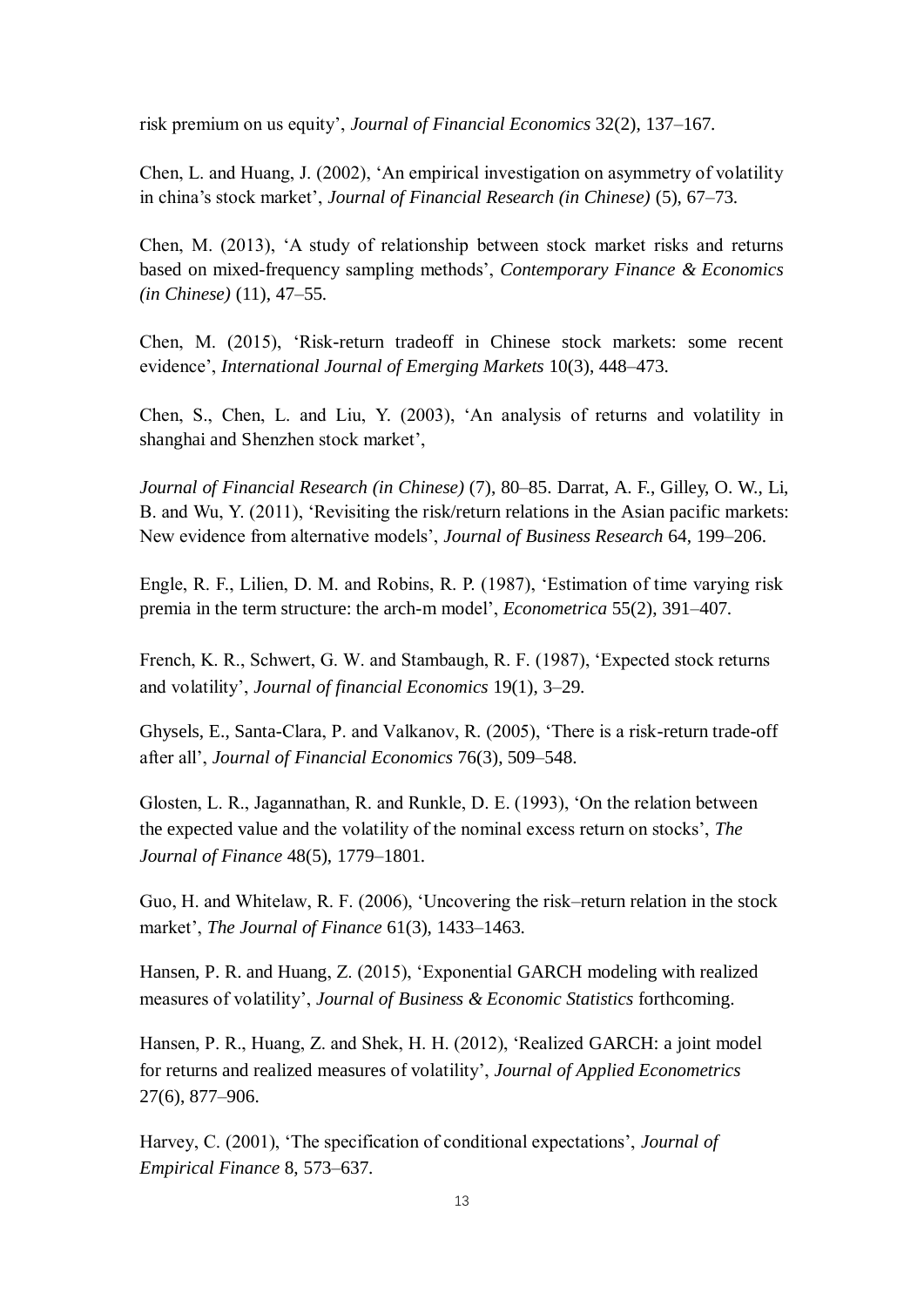Jensen, M. B. and Lunde, A. (2001), 'The NIG-S&ARCH model: a fat-tailed, stochastic, and autoregressive conditional heteroskedastic volatility model', *The Econometrics Journal* 4(2), 319–342.

Jiang, X. and Lee, B.-S. (2014), 'The inter-temporal risk-return relation: A bivariate model approach', *Journal of Financial Markets* 18, 158–181.

Jiranyakul, K. (2011), 'On the risk-return tradeoff in the stock exchange of Thailand: New evidence', *Asian Social Science* 7(7), 115–123.

Kinnunen, J. (2014), 'Risk-return trade-off and serial correlation: Do volume and volatility matter?', *Journal of Financial Markets* 20, 1–19.

Li, Z., Chen, H. and Gao, Y. (2013), 'Is there an inter-temporal risk-return trade-off for Chinese stock markets?', *Advances in information Sciences and Service Sciences*  5(5), 66–73.

Liu, J. and Chang, C. (2002), 'The positive analysis of stock returns and volatilities in china's stock markets', *China Economic Quarterly (in Chinese)* 1(4), 885–898.

Ludvigson, S. C. and Ng, S. (2007), 'The empirical risk-return relation: A factor analysis approach', *Journal of Financial Economics* 83(1), 171–222.

Merton, R. C. (1980), 'On estimating the expected return on the market: An exploratory investigation', *Journal of Financial Economics* 8(4), 323–361.

Müller, G., Durand, R. B. and Maller, R. A. (2011), 'The risk–return tradeoff: A CO-GARCH analysis of Merton's hypothesis', *Journal of Empirical Finance* 18(2), 306–320.

Nelson, D. B. (1991), 'Conditional heteroskedasticity in asset returns: A new approach', *Econometrica* 59, 347–370.

Rossi, A. and Timmermann, A. (2010), What is the shape of the risk-return relation?, Technical report, University of California–San Diego.

Santis, G. D. and ïmrohoroglu, S. (1997), 'Stock returns and volatility in emerging financial markets', *Journal of International Money and Finance* 16(4), 561–579.

Sharpe, W. F. (1964), 'Capital asset prices: A theory of market equilibrium under conditions of risk', *Journal of Finance* 19(3), 425–442.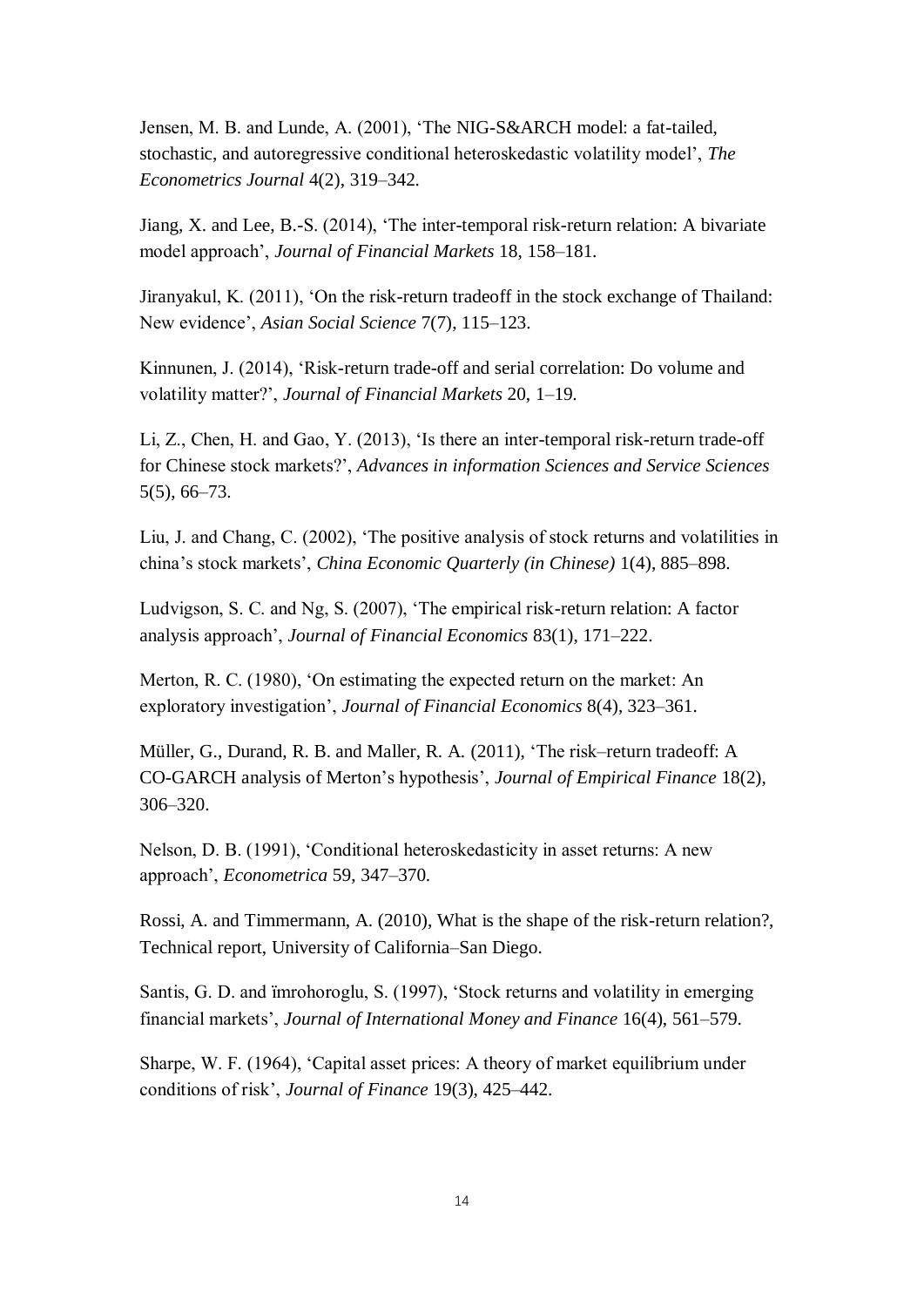Theodossiou, P. and Lee, U. (1995), 'Relationship between volatility and expected returns across international stock markets', *Journal of Business Finance and Accounting* 22, 289–300.

Wang, J. and Yang, M. (2013), 'On the risk return relationship', *Journal of Empirical Finance* 21, 132–141.

Wang, M. and Zhuo, A. (2009), 'Empirical evidence on autocorrelation and feedback trading behavior in china stock market', *Nankai Economic Studies (in Chinese)* (3), 63–72.

Wang, P. (2011), 'Relationship between risk premium and volatility in stock market:

evidence from SV-M model', *Management Review (in Chinese)* (6), 54–67.

Whitelaw, R. F. (2000), 'Stock market risk and return: An equilibrium approach', *Review of Financial Studies* 13(3), 521–547.

Yang, M. (2011), 'Volatility feedback and risk premium in GARCH models with generalized hyperbolic distributions', *Studies in Nonlinear Dynamics & Econometrics*  15(3), 1–21.

Yu, J. and Yuan, Y. (2011), 'Investor sentiment and the mean–variance relation', *Journal of Financial Economics* 100(2), 367–381.

Zhang, S., Ma, G. and Ran, H. (2000), 'Stock market risk, returns and market efficiency: ARMA-ARCH-M model', *Journal of World Economy (in Chinese)* (5), 19–28.

Zuo, H. and Liu, Z. (2011), 'Jump measure estimates and its application in risk-return relationship', *Journal of Financial Research (in Chinese)* (10), 170–184.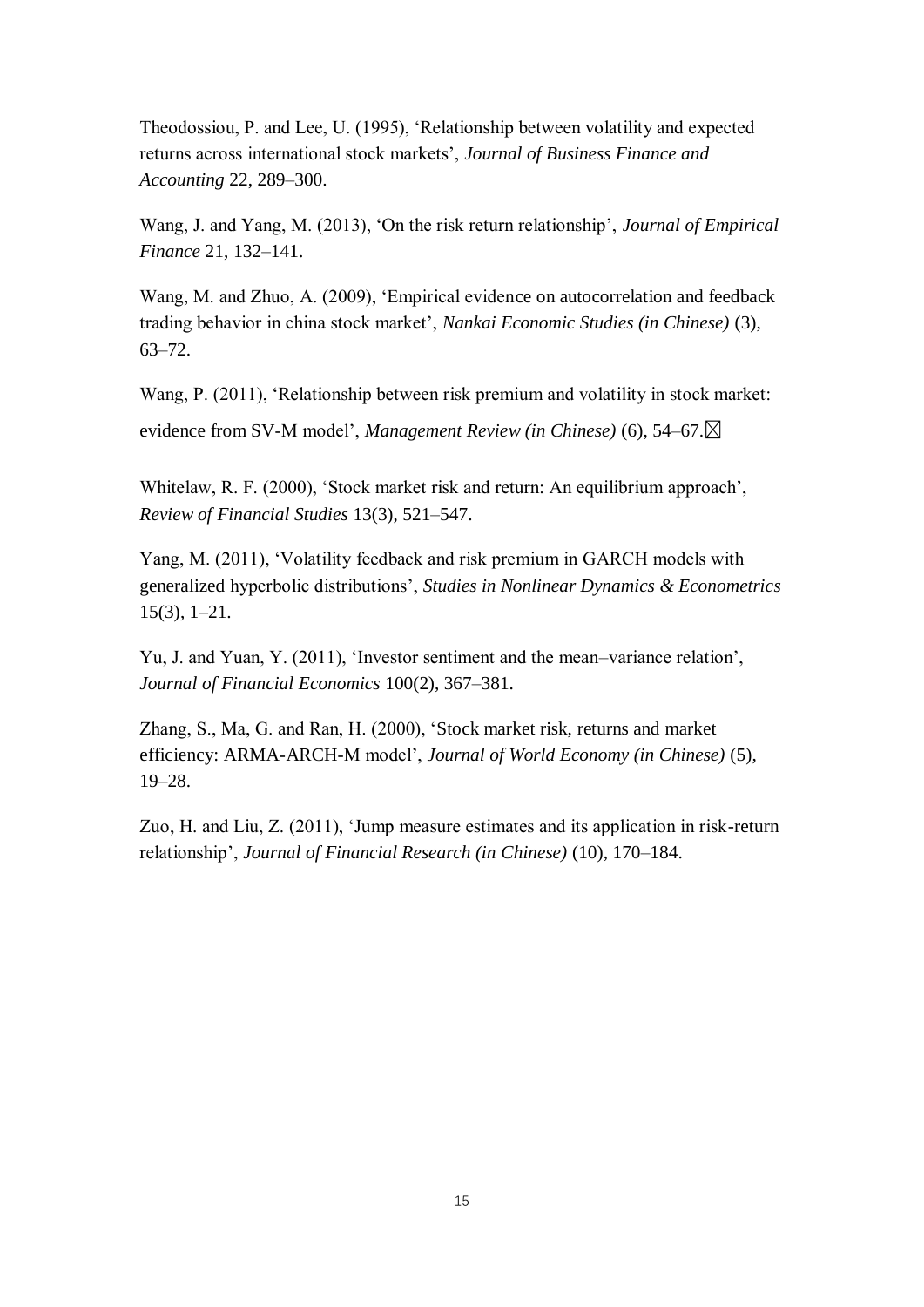| $(a)$ HS300   |        |           |           |            |        |                 |          |      |
|---------------|--------|-----------|-----------|------------|--------|-----------------|----------|------|
| <b>Series</b> | Mean   | Median    | Min       | Max        | St.Dev | <b>Skewness</b> | Kurtosis | Obs  |
| returns       | 0.0469 | 0.1252    | $-9.6949$ | 8.9310     | 1.9227 | $-0.3947$       | 5.5680   | 1931 |
| <b>RK</b>     | 2.3976 | 1.2954    | 0.1289    | 32.5390    | 3.0751 | 3.5475          | 21.8056  | 1931 |
| LogRK         | 0.3559 | 0.2588    | $-2.0489$ | 3.4824     | 0.9854 | 0.3418          | 2.6515   | 1931 |
|               |        |           |           | $(b)$ SHCI |        |                 |          |      |
| <b>Series</b> | Mean   | Median    | Min       | Max        | St.Dev | <b>Skewness</b> | Kurtosis | Obs  |
| returns       | 0.0302 | 0.1039    | $-9.2561$ | 9.0345     | 1.7758 | $-0.3733$       | 6.2242   | 1931 |
| <b>RK</b>     | 2.0233 | 0.9872    | 0.1031    | 32.7373    | 2.7834 | 3.9529          | 27.6489  | 1931 |
| LogRK         | 0.1364 | $-0.0129$ | $-2.2718$ | 3.4885     | 1.0192 | 0.4612          | 2.5396   | 1931 |
|               |        |           |           | (c) SZCI   |        |                 |          |      |
| <b>Series</b> | Mean   | Median    | Min       | Max        | St.Dev | <b>Skewness</b> | Kurtosis | Obs  |
| returns       | 0.0524 | 0.0921    | $-9.7501$ | 9.1615     | 2.0038 | $-0.3579$       | 5.2164   | 1932 |
| <b>RK</b>     | 2.9661 | 1.7248    | 0.2071    | 56.9748    | 3.6236 | 4.4265          | 40.5221  | 1932 |
| LogRK         | 0.6468 | 0.5451    | $-1.5748$ | 4.0426     | 0.8947 | 0.4404          | 2.7402   | 1932 |

Table 1: Summary Statistics of Market Return and Realized Kernel.

Note: Returns are reported as percentage changes and RK is reported in the corresponding scale. Obs is the effective sample size. Kurtosis is the original one: it reports 3 for standard normal distribution.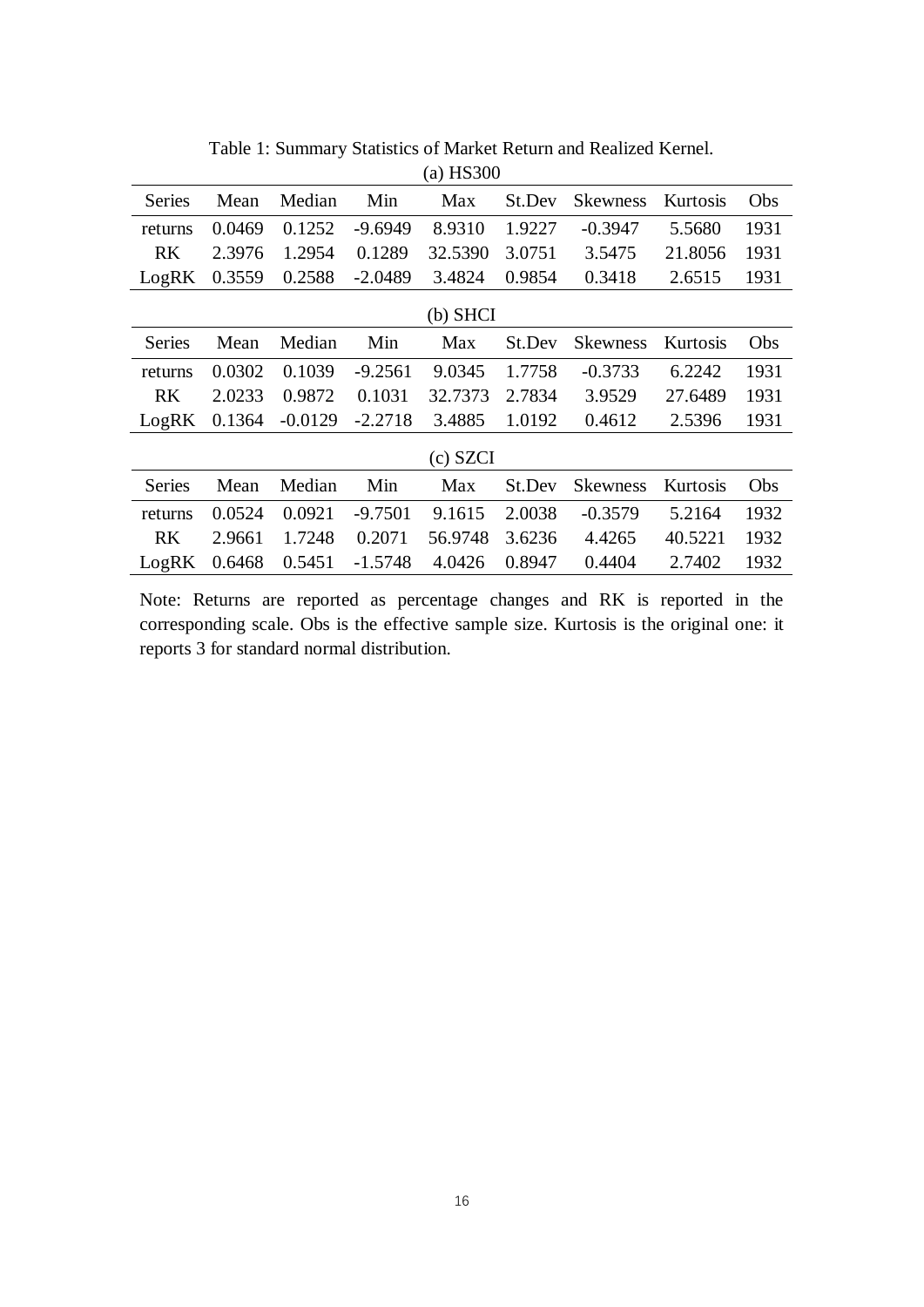|                    |           | <b>HS300</b> |           | <b>SHCI</b> | <b>SZCI</b> |         |  |
|--------------------|-----------|--------------|-----------|-------------|-------------|---------|--|
|                    | Coef      | Std.Err      | Coef      | Std.Err     | Coef        | Std.Err |  |
| $m_{\rm i}$        | 0.3648    | 0.1476       | 0.4643    | 0.1431      | 0.5000      | 0.1626  |  |
| $\beta$ η          | $-0.0639$ | 0.0195       | $-0.0687$ | 0.0186      | $-0.0535$   | 0.0227  |  |
| $m_1 + \beta \eta$ | 0.3009    | 0.1431       | 0.3956    | 0.1398      | 0.4465      | 0.1598  |  |
| $\omega$           | $-0.1953$ | 0.0303       | $-0.2128$ | 0.0317      | $-0.2222$   | 0.0338  |  |
| $\boldsymbol{a}$   | 0.3338    | 0.0333       | 0.3298    | 0.0349      | 0.3403      | 0.0357  |  |
| b                  | 0.5794    | 0.0371       | 0.5972    | 0.0395      | 0.5713      | 0.0404  |  |
| $\beta$            | $-0.0528$ | 0.0164       | $-0.0562$ | 0.0155      | $-0.0451$   | 0.0194  |  |
| γ                  | 0.7720    | 0.0605       | 0.8121    | 0.0599      | 0.6854      | 0.0554  |  |
| λ                  | 0.5634    | 0.0663       | 0.6063    | 0.0704      | 0.6496      | 0.0592  |  |
| $\varphi$          | 1.1561    | 0.0734       | 1.1358    | 0.0680      | 1.1458      | 0.0726  |  |
| $\sigma^2_u$       | 0.2992    | 0.0132       | 0.2881    | 0.0136      | 0.2626      | 0.0108  |  |
| m <sub>0</sub>     | $-0.1266$ | 0.1175       | $-0.1819$ | 0.098       | $-0.3224$   | 0.1449  |  |
| $\rho$             | $-0.1449$ | 0.0143       | $-0.1346$ | 0.0097      | $-0.1421$   | 0.0258  |  |

Table 2: Estimation Results for Realized GARCH-NLN model

Robust standard errors are reported, the delta method is applied to the robust standard errors of  $\beta\eta$  and  $m_1 + \beta\eta$ .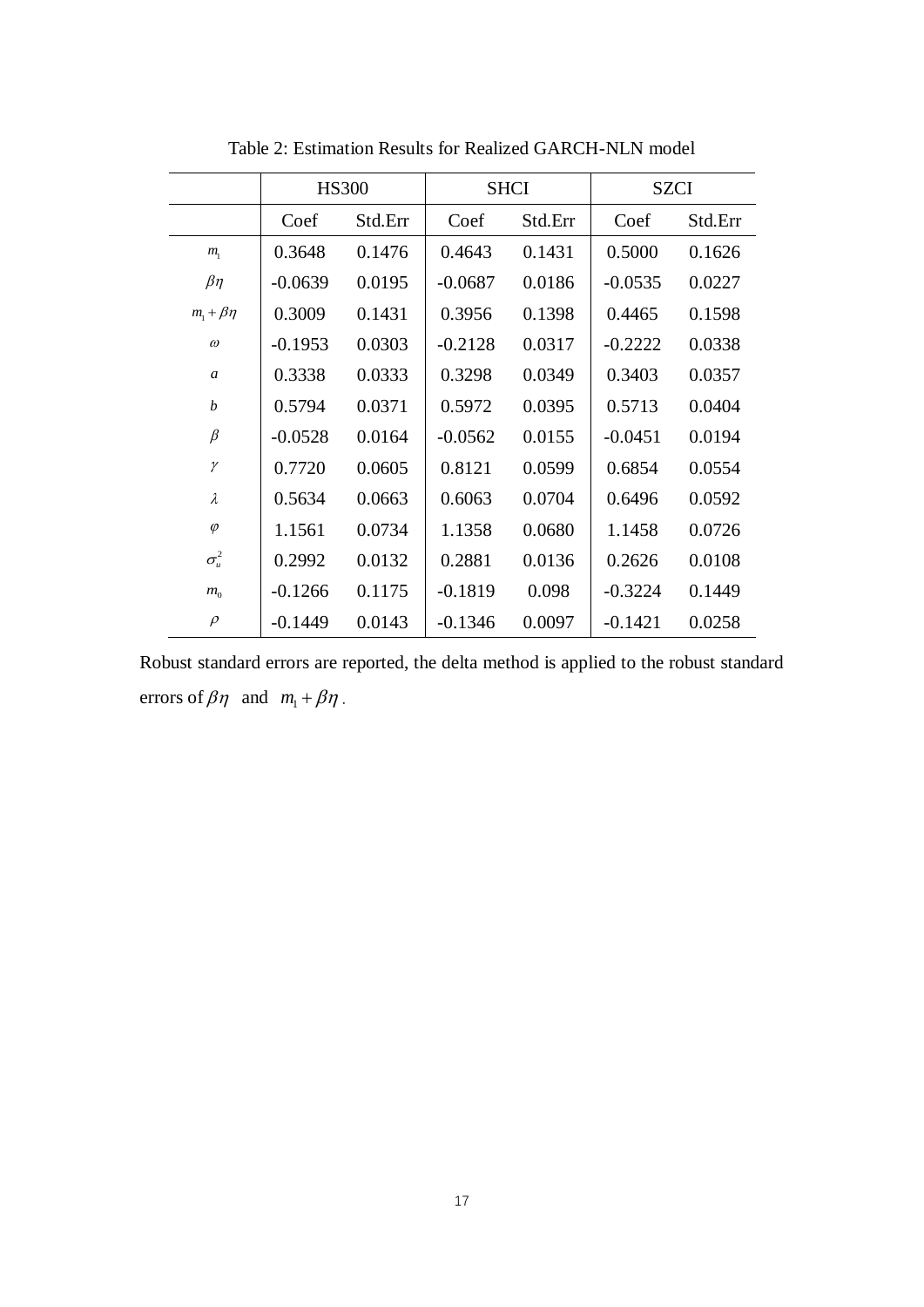|                    | Variance Specification |         |           |             |           |             | Log Variance Specification |         |             |         |             |         |  |
|--------------------|------------------------|---------|-----------|-------------|-----------|-------------|----------------------------|---------|-------------|---------|-------------|---------|--|
|                    | <b>HS300</b>           |         |           | <b>SHCI</b> |           | <b>SZCI</b> | <b>HS300</b>               |         | <b>SHCI</b> |         | <b>SZCI</b> |         |  |
|                    | Coef                   | Std.Err | Coef      | Std.Err     | Coef      | Std.Err     | Coef                       | Std.Err | Coef        | Std.Err | Coef        | Std.Err |  |
| m <sub>1</sub>     | 0.2129                 | 0.0515  | 0.2386    | 0.0532      | 0.2974    | 0.0833      | 0.1863                     | 0.0670  | 0.2509      | 0.0565  | 0.3273      | 0.0821  |  |
| $\beta\eta$        | $-0.0650$              | 0.0184  | $-0.0689$ | 0.0182      | $-0.0604$ | 0.0229      | $-0.0631$                  | 0.0191  | $-0.0677$   | 0.0183  | $-0.0572$   | 0.0214  |  |
| $m_1 + \beta \eta$ | 0.1479                 | 0.0462  | 0.1697    | 0.0466      | 0.2369    | 0.0774      | 0.1232                     | 0.0649  | 0.1832      | 0.0518  | 0.2702      | 0.0797  |  |
| $\omega$           | $-0.1952$              | 0.0299  | $-0.2092$ | 0.0310      | $-0.2190$ | 0.0331      | $-0.1941$                  | 0.0301  | $-0.2158$   | 0.0324  | $-0.2230$   | 0.0339  |  |
| a                  | 0.3323                 | 0.0329  | 0.3260    | 0.0343      | 0.3332    | 0.0351      | 0.3336                     | 0.0333  | 0.3334      | 0.0353  | 0.3393      | 0.0360  |  |
| b                  | 0.5798                 | 0.0366  | 0.5990    | 0.0393      | 0.5707    | 0.0404      | 0.5789                     | 0.0373  | 0.5952      | 0.0398  | 0.5680      | 0.0407  |  |
| $\beta$            | $-0.0537$              | 0.0155  | $-0.0565$ | 0.0153      | $-0.0510$ | 0.0196      | $-0.0522$                  | 0.0161  | $-0.0554$   | 0.0153  | $-0.0482$   | 0.0183  |  |
| $\gamma$           | 0.7742                 | 0.0598  | 0.8055    | 0.0588      | 0.6878    | 0.0547      | 0.7672                     | 0.0604  | 0.8157      | 0.0607  | 0.6871      | 0.0552  |  |
| $\lambda$          | 0.5653                 | 0.0657  | 0.6030    | 0.0701      | 0.6535    | 0.0604      | 0.5603                     | 0.0662  | 0.6079      | 0.0703  | 0.6536      | 0.0598  |  |
| $\varphi$          | 1.1600                 | 0.0724  | 1.1442    | 0.0676      | 1.1711    | 0.0775      | 1.1579                     | 0.0737  | 1.1288      | 0.0667  | 1.1571      | 0.0758  |  |
| $\sigma_u^2$       | 0.2992                 | 0.0132  | 0.2882    | 0.0136      | 0.2628    | 0.0108      | 0.2992                     | 0.0132  | 0.2881      | 0.0136  | 0.2627      | 0.0108  |  |
| $m_{0}$            | 0.0093                 | 0.0232  | $-0.0008$ | 0.0002      | $-0.1254$ | 0.0740      | 0.1793                     | 0.0486  | 0.2458      | 0.0537  | 0.1593      | 0.0459  |  |
| $\rho$             | $-0.1444$              | 0.0302  | $-0.1339$ | 0.0098      | $-0.1417$ | 0.0733      | $-0.1369$                  | 0.0144  | $-0.1155$   | 0.0096  | $-0.1261$   | 0.0143  |  |

Table 3: Estimation Results for Different Mean Equation Specifications

Robust standard errors are reported, the delta method is applied to the robust standard errors of  $\beta\eta$  and  $m_1 + \beta\eta$ .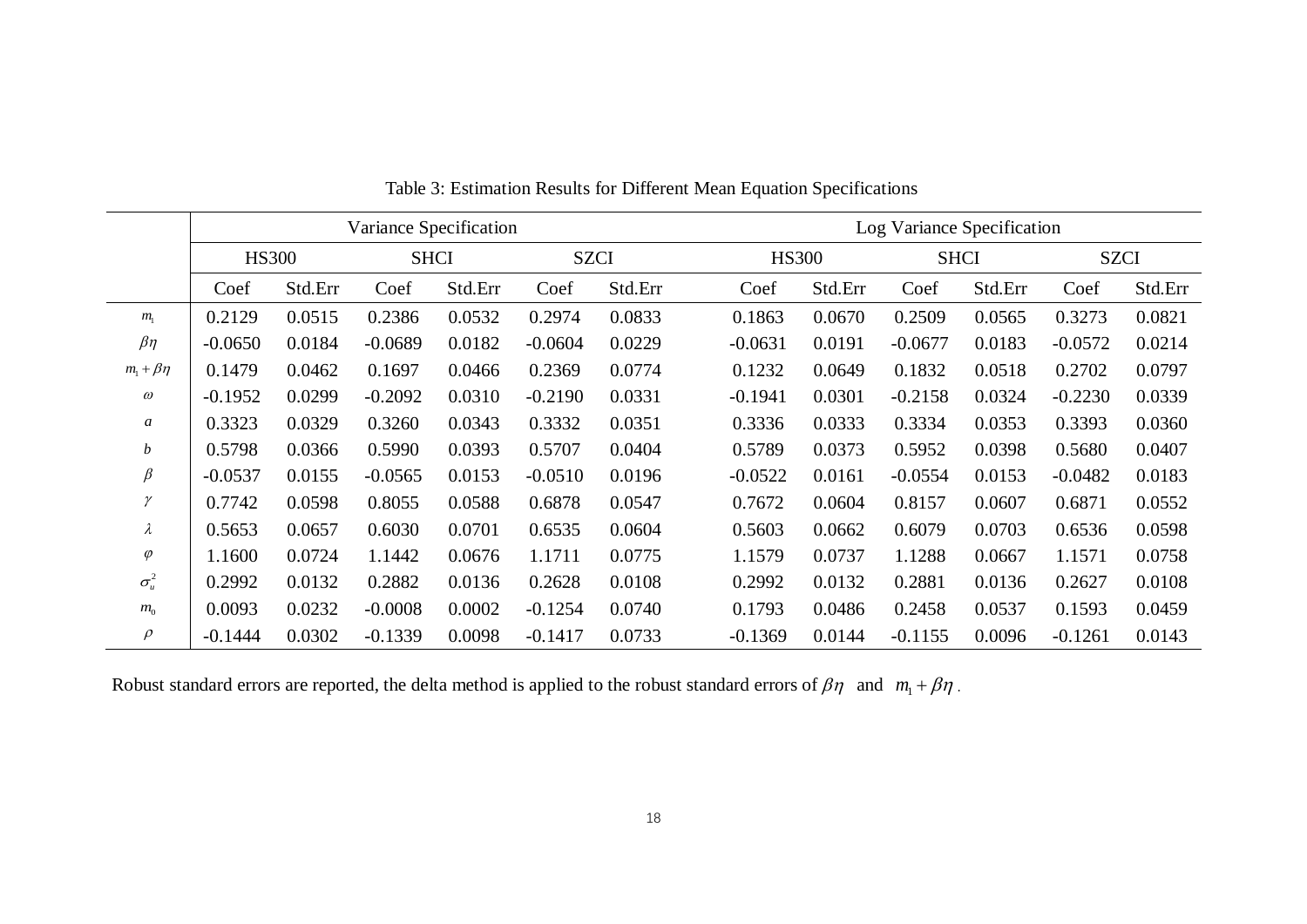|                    | <b>HS300</b> |         |           |         | <b>SHCI</b> |         |           | <b>SZCI</b> |           |         |           |         |
|--------------------|--------------|---------|-----------|---------|-------------|---------|-----------|-------------|-----------|---------|-----------|---------|
|                    | 2006-2009    |         | 2010-2013 |         | 2006-2009   |         | 2010-2013 |             | 2006-2009 |         | 2010-2013 |         |
|                    | Coef         | Std.Err | Coef      | Std.Err | Coef        | Std.Err | Coef      | Std.Err     | Coef      | Std.Err | Coef      | Std.Err |
| $m_{\rm i}$        | 0.1676       | 0.1497  | 1.0411    | 0.4263  | 0.1305      | 0.1599  | 0.8632    | 0.4179      | 0.1411    | 0.1885  | 1.2114    | 0.4034  |
| $\beta\eta$        | $-0.1417$    | 0.0345  | $-0.0124$ | 0.0222  | $-0.1184$   | 0.0307  | $-0.0336$ | 0.0250      | $-0.1562$ | 0.0384  | $-0.0122$ | 0.0319  |
| $m_1 + \beta \eta$ | 0.0260       | 0.1430  | 1.0287    | 0.4240  | 0.0122      | 0.1544  | 0.8296    | 0.4159      | $-0.0151$ | 0.1856  | 1.1992    | 0.4047  |
| $\omega$           | $-0.2001$    | 0.0532  | $-0.2368$ | 0.0515  | $-0.2379$   | 0.0546  | $-0.2416$ | 0.0518      | $-0.2175$ | 0.0545  | $-0.2629$ | 0.0528  |
| $\boldsymbol{a}$   | 0.4356       | 0.0527  | 0.2166    | 0.0398  | 0.4379      | 0.0597  | 0.2018    | 0.0368      | 0.4199    | 0.0552  | 0.2713    | 0.0479  |
| b                  | 0.4769       | 0.0549  | 0.6392    | 0.0580  | 0.4854      | 0.0619  | 0.6661    | 0.0523      | 0.4781    | 0.0616  | 0.5971    | 0.0598  |
| $\beta$            | $-0.1204$    | 0.0312  | $-0.0100$ | 0.0179  | $-0.0992$   | 0.0268  | $-0.0272$ | 0.0203      | $-0.1364$ | 0.0349  | $-0.0100$ | 0.0261  |
| γ                  | 0.6917       | 0.0825  | 0.8628    | 0.0852  | 0.7377      | 0.0788  | 0.8495    | 0.0862      | 0.5821    | 0.0662  | 0.8048    | 0.0867  |
| $\lambda$          | 0.4830       | 0.0876  | 0.8755    | 0.1818  | 0.5513      | 0.0809  | 0.9316    | 0.2213      | 0.5746    | 0.0811  | 0.8189    | 0.1231  |
| $\varphi$          | 1.0878       | 0.0837  | 1.3565    | 0.2137  | 1.0570      | 0.0853  | 1.3855    | 0.2062      | 1.1014    | 0.0899  | 1.1884    | 0.1762  |
| $\sigma_u^2$       | 0.3455       | 0.0222  | 0.2498    | 0.0155  | 0.3329      | 0.0221  | 0.2392    | 0.0170      | 0.3096    | 0.0186  | 0.2140    | 0.0117  |
| $m_{0}$            | 0.3652       | 0.1308  | $-0.7716$ | 0.2980  | 0.3204      | 0.1322  | $-0.5228$ | 0.2540      | 0.4088    | 0.2080  | $-1.0000$ | 0.3123  |
| $\rho$             | $-0.2054$    | 0.0099  | $-0.0764$ | 0.0146  | $-0.1701$   | 0.0163  | $-0.0999$ | 0.0315      | $-0.1864$ | 0.0202  | $-0.0874$ | 0.0088  |

Table 4: Estimation Results for Realized GARCH-NLN model with two sub-samples

Robust standard errors are reported, the delta method is applied to the robust standard errors of  $\beta\eta$  and  $m_1 + \beta\eta$ .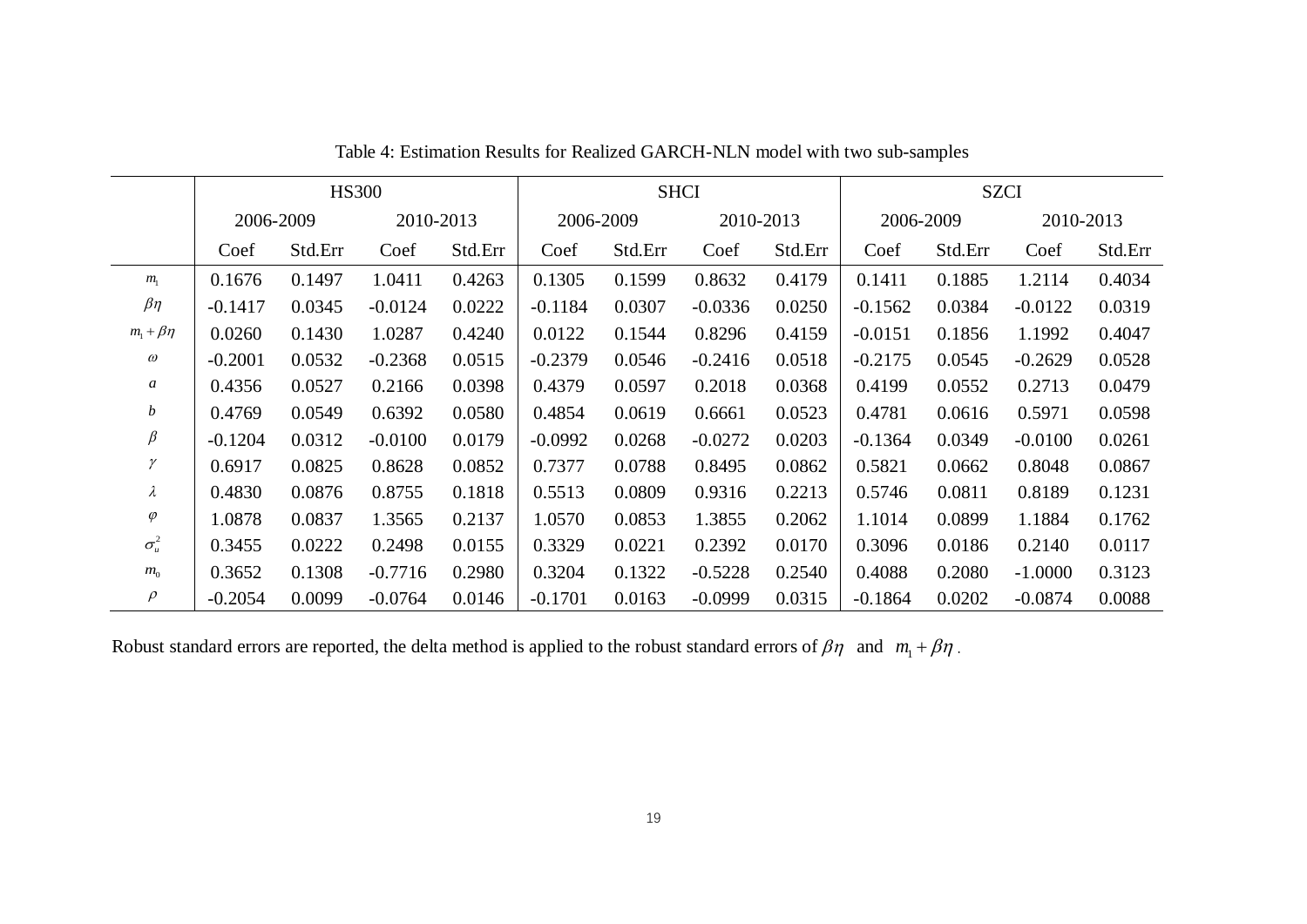Table 5: Estimation results for GARCH/EGARCH in mean models

| <b>GARCH</b> | $m_{\rm i}$ | $h_{0}$  | $m_{0}$   | $\omega$ | $\alpha$ | β        |
|--------------|-------------|----------|-----------|----------|----------|----------|
| <b>HS300</b> | 0.0448      | 1.0360   | $-0.0315$ | 0.0288   | 0.0450   | 0.9472   |
|              | (0.0136)    | (0.1635) | (0.0495)  | (0.0212) | (0.0054) | (0.0216) |
|              |             |          |           |          |          |          |
| <b>SHCI</b>  | 0.0325      | 1.0349   | $-0.018$  | 0.0211   | 0.0471   | 0.9461   |
|              | (0.0093)    | (0.1234) | (0.0088)  | (0.0069) | (0.0058) | (0.0081) |
|              |             |          |           |          |          |          |
| <b>SZCI</b>  | 0.1248      | 2.5158   | $-0.1828$ | 0.0388   | 0.0478   | 0.9423   |
|              | (0.0922)    | (1.8369) | (0.0046)  | (0.0162) | (0.0167) | (0.0133) |
|              |             |          |           |          |          |          |

(a) GARCH model

Robust standard errors are in parenthesis.

(b) EGARCH model

| <b>EGARCH</b> | $m_{\rm i}$ | $h_{0}$  | $m_{0}$   | $\omega$ | $\alpha$ |           | $\beta$  |
|---------------|-------------|----------|-----------|----------|----------|-----------|----------|
| <b>HS300</b>  | 0.0948      | 1.0819   | $-0.1167$ | 0.0183   | 0.1140   | $-0.0064$ | 0.9892   |
|               | (0.0235)    | (0.3945) | (0.0223)  | (0.0143) | (0.0147) | (0.0062)  | (0.0225) |
| <b>SHCI</b>   | 0.0763      | 0.9998   | $-0.0827$ | 0.0148   | 0.1156   | $-0.0035$ | 0.9913   |
|               | (0.0053)    | (0.2034) | (0.0296)  | (0.0112) | (0.0171) | (0.0188)  | (0.0072) |
| SZCI          | 0.1844      | 2.5058   | $-0.2965$ | 0.0202   | 0.1171   | $-0.0117$ | 0.9878   |
|               | (0.2632)    | (1.0771) | (0.4620)  | (1.0481) | (0.3389) | (0.0626)  | (0.7346) |

Robust standard errors are in parenthesis.